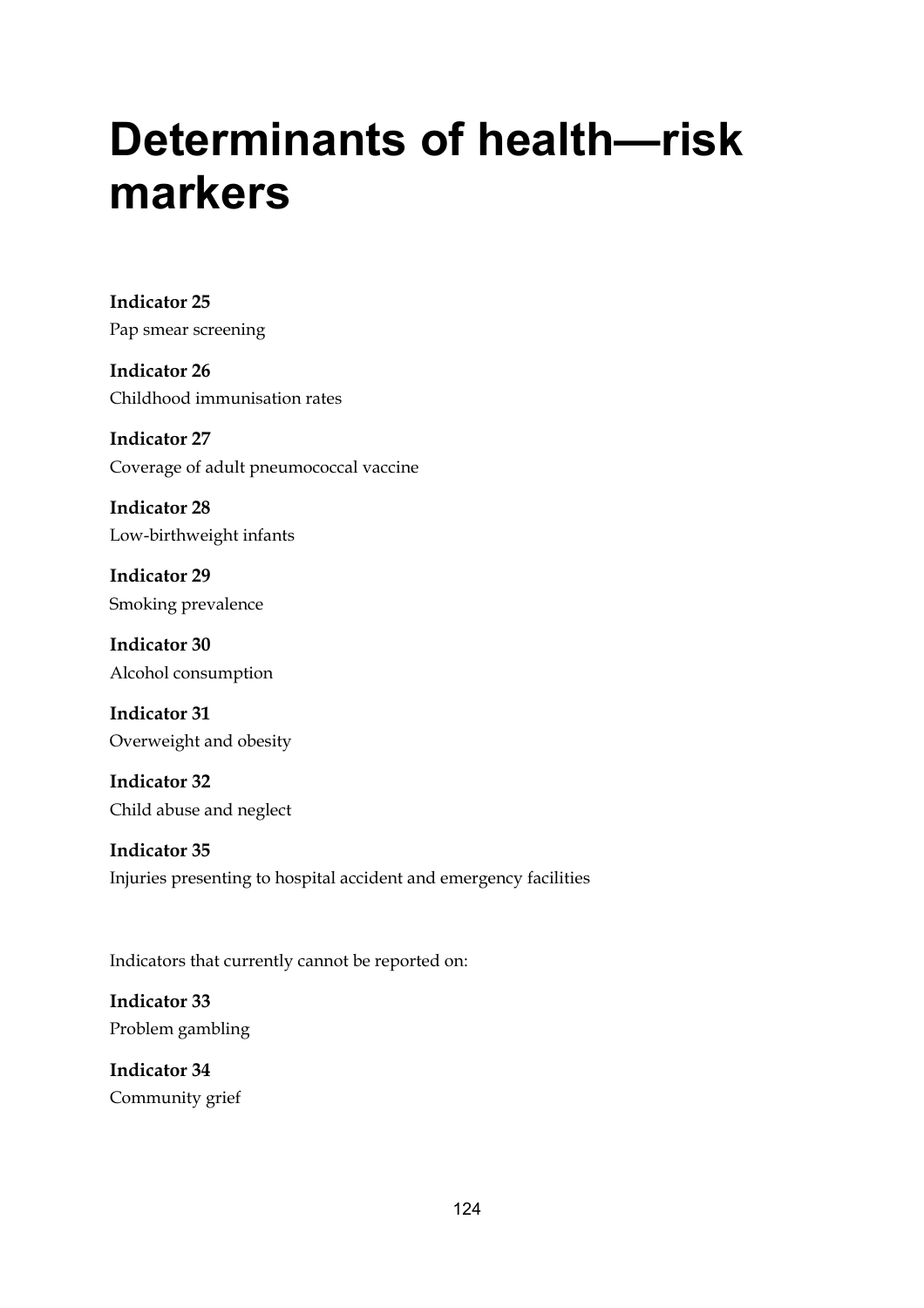# **Introduction**

This subdomain includes 11 indicators, 8 of which are reported on.

Problem gambling and community grief cannot be reported on because there are no relevant data. It may be possible with future work using data on stressors from the National Aboriginal and Torres Strait Islander Social Survey, and data on social and emotional wellbeing from the 2004–05 National Aboriginal and Torres Strait Islander Health Survey, to construct a measure of community grief in the near future. This will be done as part of the development of the Aboriginal and Torres Strait Islander National Health Performance Framework.

The indicators in this subdomain cover the major risk factors for disease. They include low birthweight, immunisation rates, coverage of adult pneumococcal vaccine, Pap smear screening, smoking prevalence, alcohol consumption, injury, overweight and obesity, and child abuse and neglect.

The ABS provided data for three of these indicators. Data for the indicators on smoking prevalence and alcohol consumption were from the 2002 National Aboriginal and Torres Strait Islander Social Survey. Data for the indicator on overweight and obesity were from the 2001 National Health Survey and were provided at the national level due to the small number of Indigenous people in the sampled survey.

The AIHW provided data for two of the indicators. Data on low-birthweight infants came from the AIHW National Perinatal Statistics Unit. The AIHW also provided data on child protection substantiations, a broad measure of child abuse and neglect.

The data on childhood immunisation rates were provided by the Health Insurance Commission from the Australian Childhood Immunisation Register. Children must have at least one immunisation to be included on this register.

The states and territories provided the data for two of the indicators—Pap smear screening, and injuries presenting to hospital emergency facilities. No jurisdiction could provide quantitative data on the proportion of Indigenous women who have had a Pap smear, as Indigenous status is generally not recorded on pathology forms. Only six states and territories could provide quantitative data on the presentation of acute injuries at hospital accident and emergency facilities and the data are not strictly comparable because of differences in coding systems used.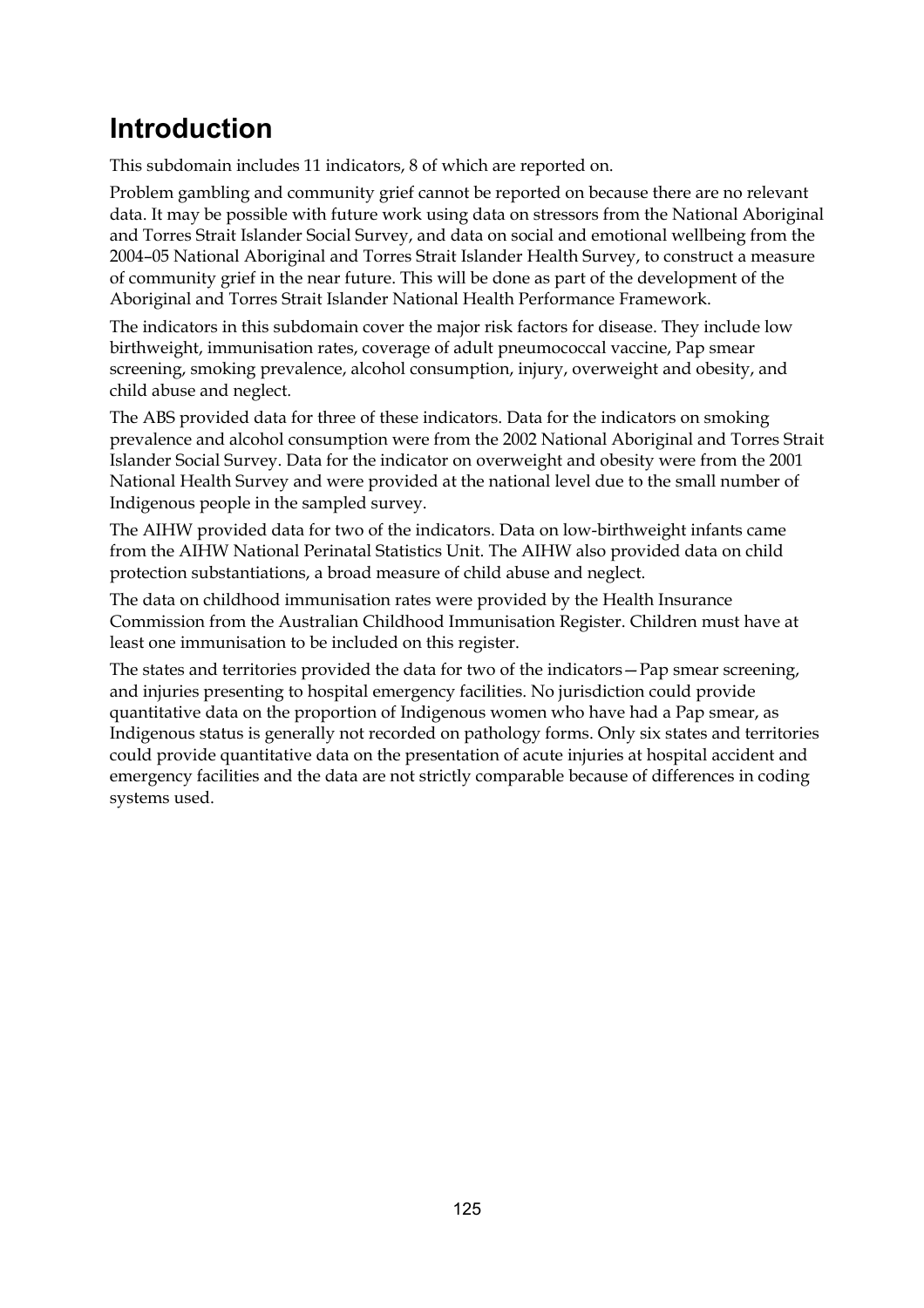# **Indicator 25. Pap smear screening**

**Indicator:** The proportion of Aboriginal and Torres Strait Islander women within each eligible age group who have had a Pap smear within a 24-month period.

### **Purpose**

Pap smear screening enables the early detection of cancer of the cervix, and most deaths due to cervical cancer are potentially avoidable. This indicator measures the success of government efforts to encourage Aboriginal and Torres Strait Islander women to have Pap smears, and their access to and utilisation of Pap smear services.

### **Data**

No states and territories could provide quantitative data for this indicator, as Indigenous status is generally not recorded on pathology forms, and in some states and territories not recorded on Pap smear registers. Therefore only written responses were provided.

#### **New South Wales**

In 2002–03 the NSW Cervical Screening Program sponsored a range of activities to encourage the participation of Aboriginal and Torres Strait Islander women to participate in cervical screening, including:

- the continuation of the state-wide study into issues and strategies designed to improve cervical and breast screening for Aboriginal and Torres Strait Islander women.
- the provision of funding for development of partnerships with a number of Aboriginal Medical Services across the state to promote and support cervical screening initiatives for Aboriginal and Torres Strait Islander women, including in the Far West, Greater Murray, New England, Mid North Coast and Southern Area Health Services.
- the widespread distribution of materials developed in the previous reporting period in particular, the prize-winning workshop resource, consisting of a booklet for participants and accompanying teaching materials including overhead transparencies for female Aboriginal Health Education Officers. The program also supported capacity building workshops for Aboriginal Health Workers to assist in the delivery of the resources.

A total of 4,543 resource items developed specifically for Aboriginal and Torres Strait Islander women were distributed across the state in this period. This equals 1.5% of total resources distributed.

In 2003–04 the NSW Cervical Screening Program:

- undertook the data analysis and produced the report on the study into issues and strategies designed to improve cervical and breast screening for Aboriginal and Torres Strait Islander women. The report and its recommendations are now being taken back to the contributing communities for consultation before its finalisation and release
- continued to provide funding to maintain partnerships with Aboriginal Medical Services to support cervical screening and provide workshops to Aboriginal Health Workers on cervical screening
- supported a number of special local projects aimed at recruiting Aboriginal women to cervical screening including: the use of art, graphics and story telling in association with the Mungabareena and Woomera Aboriginal Corporations, the development of a series of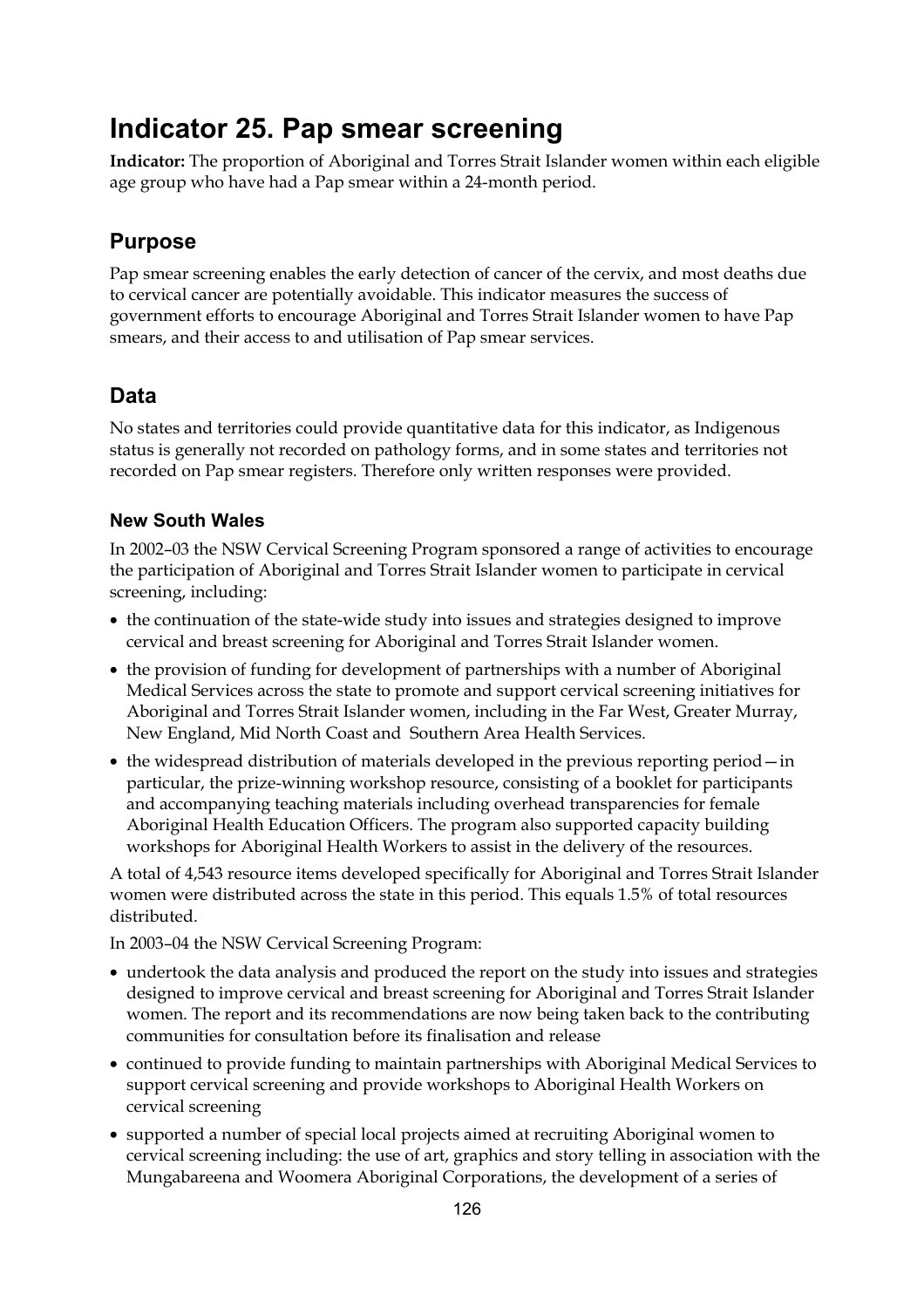posters by a women's craft group in the Greenhill community, and a 'pamper' day to raise awareness of cervical screening, in association with the Illawarra Aboriginal Medical Service

• continued to produce and circulate previously developed and tested materials specific to Aboriginal and Torres Strait Islander women, including 'A Message to Aboriginal Women', with an accompanying teaching kit, and the brochure and poster 'Well Women Strong Community'.

A total of 7,714 resource items specific to Aboriginal and Torres Strait Islander women were distributed in this period (2.7% of all resource items).

#### **Victoria**

PapScreen Victoria does not record Indigenous status. There is no Aboriginal identifier in either the Victorian Cervical Cytology Register or on pathology request forms, so that the participation of Aboriginal women in cervical cancer screening cannot be quantified. The Victorian Cervical Cytology Registry collects a patient's name, address, date of birth and Medicare number.

Indigenous status is a mandatory reporting item in the Victorian Cancer Registry (VCR), which is notified of every hospital attendance by patients with cancer. Collection of Aboriginal status by VCR depends on collection of this data by the hospitals. Notifications from sources other than hospitals are less likely to include Indigenous status.

A project to improve identification of Aboriginal patients in cancer-related datasets was developed in late 2004. The project recommended linkage of Victorian Admitted Episodes Data (VAED), which has the most reliable Aboriginal identification, with VCR. This project will continue in 2005.

The Victorian Aboriginal Health Service has cooperated with PapScreen and BreastScreen to increase screening of Aboriginal women through workshops for Koori women and health workers.

PapScreen Victoria is committed to working with the Koori community to develop culturally appropriate and community owned strategies to promote cervical screening. PapScreen funds a Koori health worker position based at the Victorian Aboriginal Health Service. This position provides state-wide education and support.

#### **Queensland**

Key initiatives undertaken by the Queensland Cervical Screening Program in 2003–04:

- The development and release of the 'Principles of Practice, Standards and Guidelines for Providers of Cervical Screening Services for Indigenous Women' which aim to remove barriers and increase access to the screening pathway for Indigenous women. These guidelines were developed with feedback and guidance from the Indigenous community and other key partners and were endorsed by members of the Indigenous community, the Commonwealth Department of Health and Ageing, Cancer Screening Services Unit (Public Health Services—Queensland Health) and program managers of national screening programs.
- Increased access to cervical screening services through enhanced service provision by female Pap Smear Providers to women in rural and remote settings. This includes the Rural and Remote Women's Health Program and Mobile Women's Health Service and involves collaboration with health care providers, local communities, Royal Flying Doctor Service—Queensland Division, Queensland Division of General Practice, Family Planning Queensland, Department of Health and Ageing, community workers, Local Divisions of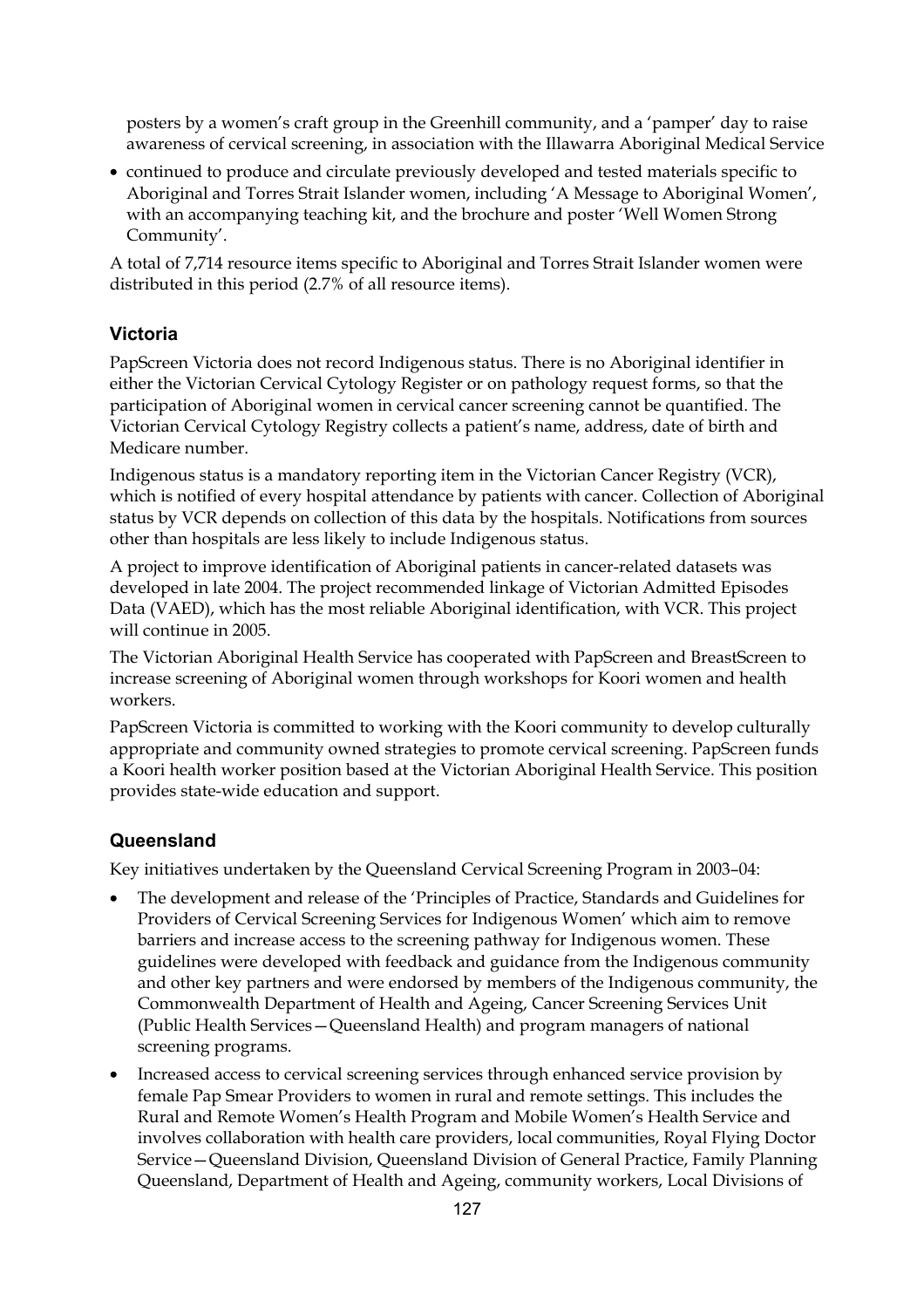General Practice and individual GPs, Community Controlled Health Services and non-government organisations, andQueensland Health departments, for example, Queensland Pathology and Scientific services, BreastScreen Queensland and Zonal Public Health Units.

• Ongoing implementation of the Queensland Indigenous Women's Cervical Screening Strategy 2000–2004. This strategy is currently being reviewed. Key action areas that are being progressed are: workforce development (education and training of Indigenous health personnel, and cross-cultural awareness training); and screening and follow-up services (increasing access to culturally safe screening services).

#### **Western Australia**

The Western Australian Cervical Cytology Registry has the capacity to collect Indigenous status; however, as demographic data received from laboratories are limited to the information provided on the pathology form (which does not include Indigenous status), Indigenous status cannot be recorded currently. The WA Cervical Cancer Prevention Program is committed to working with other states and territories and the Australian Government in being able to collect data on Indigenous status. The program is also committed to improving participation of Aboriginal and Torres Strait Islander women in cervical screening. An Indigenous Women's Reference Group was established in early 2003 which includes representatives from all Aboriginal communities throughout the state. This group aims to evaluate and develop culturally appropriate strategies and resources for educating Indigenous women about both breast and cervical screening. A community education resource kit has also been developed (currently in draft form) to assist Aboriginal Health Workers promote cervical cancer prevention to Indigenous women.

#### **South Australia**

The Aboriginal Well Women's Screening Programme is a cervical screening programme for which funding has been provided to both Aboriginal and non Aboriginal Health Services (where there is an Aboriginal Health unit) to undertake various health promotion and education activities within the 2003–2004 financial year.

Some of these health services have a clinical component to their service, and health promotion and education is provided throughout the year by the staff or visiting staff. Other health services which do not have a clinical component provide health promotion and education in a different way; for example, Well Women's Health Camps, which are held over two to three days and Health Promotion and Education Days. Information is gathered in an informal way on what other women's health topics they would like to learn about so that they can make informed decisions about their own health. Women are encouraged to utilise their local medical service, or if visiting a larger town, they are encouraged to attend the clinic there, if they feel more comfortable. Evaluations are also carried out on these activities.

Support is given to the organisations, Aboriginal Health Workers, non-Aboriginal health workers and the community women by the Senior Project Officer of the Aboriginal Well Women's' Screening Programme. The number of health promotion and education sessions held during the year depends on the workload of Aboriginal and Torres Strait Islander Health Workers, and also what is happening in the community.

#### **Tasmania**

Data are not currently collected in Tasmania.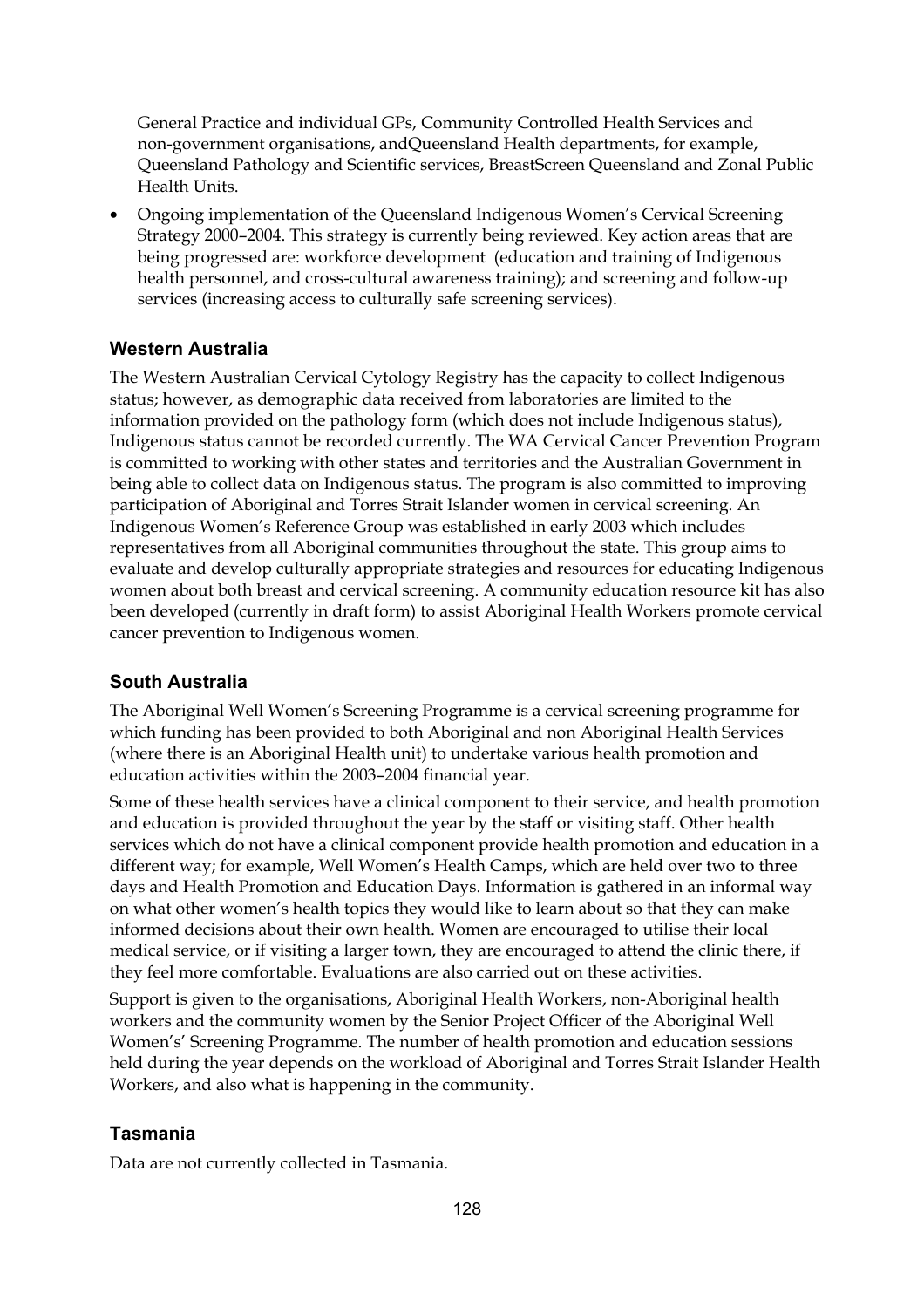#### **Australian Capital Territory**

Due to restrictions arising from the Public Health Regulations and the absence of the identifier on pathology request forms, the Aboriginality of women on the ACT Cervical Cytology Register is currently not recorded. Following detailed investigation and consultations with pathology laboratories and other stakeholders on the impact of legislating for the inclusion of the identifier on pathology request forms, the ACT has concluded that due to the cross-border nature of pathology operations, any such initiative would have to be implemented at a national level. The issue has been referred to the National Advisory Group on Aboriginal and Torres Strait Islander Health Information and Data (NAGATSIHID).

#### **Northern Territory**

The Cervical Cytology Regulations allow for the collection of Indigenous status but as the data source, the laboratory form completed by the smear taker, does not, the Northern Territory Pap Smear Register records only the result of all participating women (regardless of status) across the Territory. The Registry has access to CareSys, which is an index linked to the Community Care Information System and Primary Care Information System. This enables the Registry to accurately identify the Indigenous status for any clients whose forms have inadequate information in areas or health services where there is a high proportion of Aboriginal and Torres Strait Islander women.

In 2003–04, 63.4% of women aged 20 to 69 years had a registered Pap smear within the Northern Territory in the previous 24 months. There has been a nationwide decline in screening rates similar to that experienced in the Northern Territory. Estimates of rates of Pap smear screening for those areas with a high proportion of Aboriginal women are generally consistent with rates over the Northern Territory.

Regional Women's Health Educators have been active in training remote area nurses and Aboriginal Health Workers to take pap smears and also in providing information to Aboriginal women in remote areas about the need for regular Pap smear screening. Community-based Women's Health Days are often conducted in remote areas and are designed to encourage women to access basic health screening. Resources such as videos, flipcharts and pamphlets are made available and are specific to Indigenous women.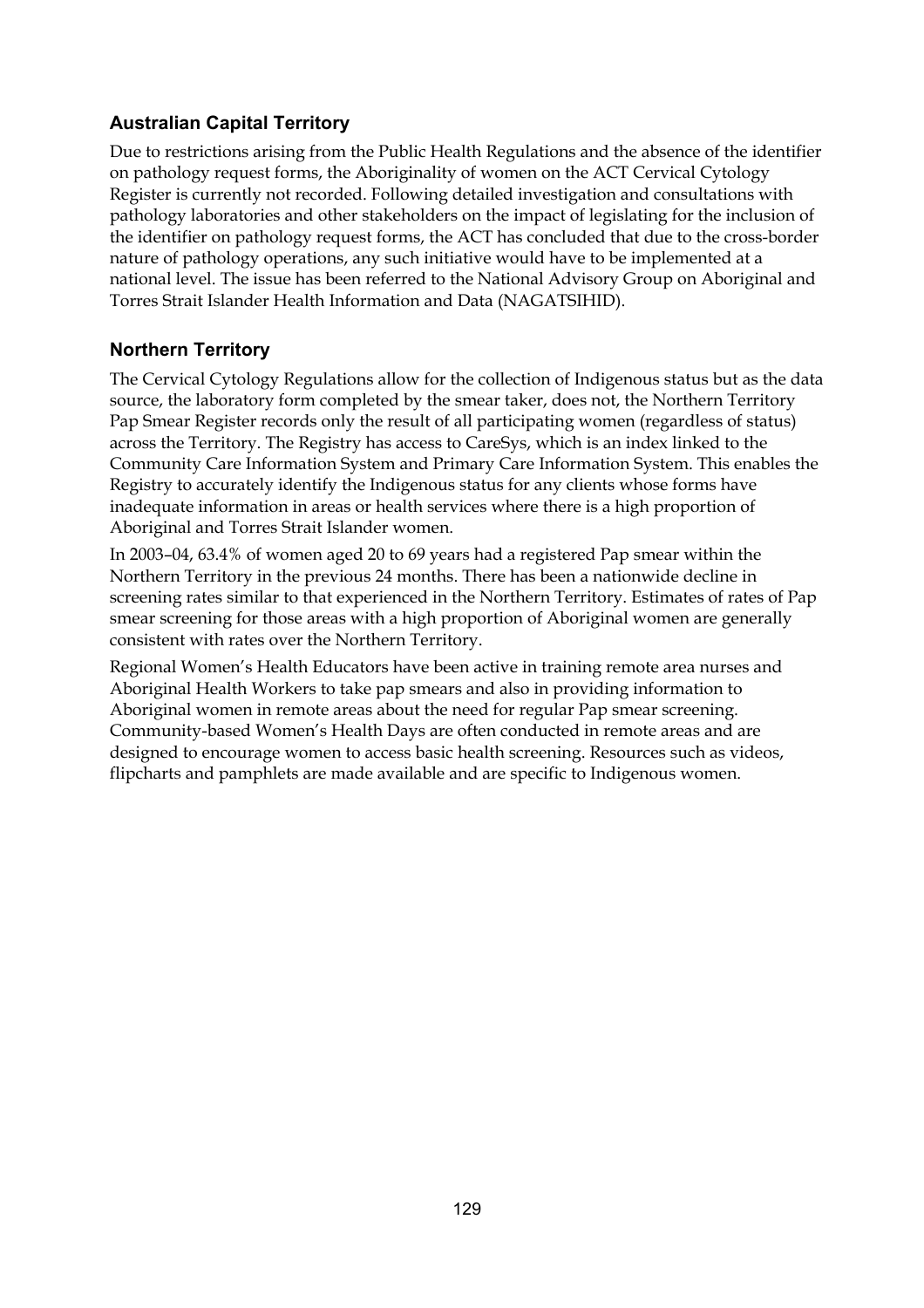# **Indicator 26. Childhood immunisation rates**

**Indicator:** The proportion of Aboriginal and Torres Strait Islander children who are fully immunised against vaccine-preventable diseases, according to the National Health and Medical Research Council's (NHMRC) recommendations at 12 months, 2 years and 6 years of age.

# **Purpose**

Immunisation against childhood diseases that are preventable by vaccination is important to ensure the health and wellbeing of Indigenous children. The indicator provides a measure of access to and utilisation of immunisation services.

## **Data**

Information for this indicator was obtained from the Australian Childhood Immunisation Register, which is managed by the Health Insurance Commission. 'Fully immunised' means a child has received all age-appropriate vaccines on the Australian Childhood Immunisation Schedule.

Children are added to the Australian Childhood Immunisation Register at their first immunisation. The rates reported here are the number immunised as a proportion of children on the register, not as a proportion of children in that age group as specified in the indicator.

Data were not provided for Queensland, Tasmania and the Australian Capital Territory because the coverage of Indigenous children on the register in these states and territories was not sufficient to calculate rates.

| Age     | <b>NSW</b> | Vic | <b>WA</b> | <b>SA</b> | <b>NT</b> |  |  |  |  |  |
|---------|------------|-----|-----------|-----------|-----------|--|--|--|--|--|
|         | 2003       |     |           |           |           |  |  |  |  |  |
| 1 year  | 84         | 87  | 78        | 85        | 89        |  |  |  |  |  |
| 2 years | 86         | 91  | 86        | 88        | 84        |  |  |  |  |  |
| 6 years | 80         | 83  | 77        | 76        | 64        |  |  |  |  |  |
|         |            |     | 2004      |           |           |  |  |  |  |  |
| 1 year  | 85         | 88  | 78        | 83        | 84        |  |  |  |  |  |
| 2 years | 87         | 86  | 87        | 94        | 94        |  |  |  |  |  |
| 6 years | 85         | 84  | 78        | 82        | 89        |  |  |  |  |  |

| Table 26.1: The proportion of Indigenous children who were fully immunised at 1, 2 and        |  |
|-----------------------------------------------------------------------------------------------|--|
| 6 years of age, for selected states and territories, 30 June 2003 and 30 June 2004 (per cent) |  |

*Note:* Data were not provided for Queensland, Tasmania, and the Australian Capital Territory because the coverage of Indigenous children was not complete enough to calculate rates

*Source:* Health Insurance Commission Australian Childhood Immunisation Register.

In 2003, the proportion of Indigenous children on the register who were fully immunised at 1 year ranged from 78% in Western Australia to 89% in the Northern Territory. In 2004, the proportion of Indigenous children on the register who were fully immunised at 1 year of age ranged from 78% in Western Australia to 88% in Victoria.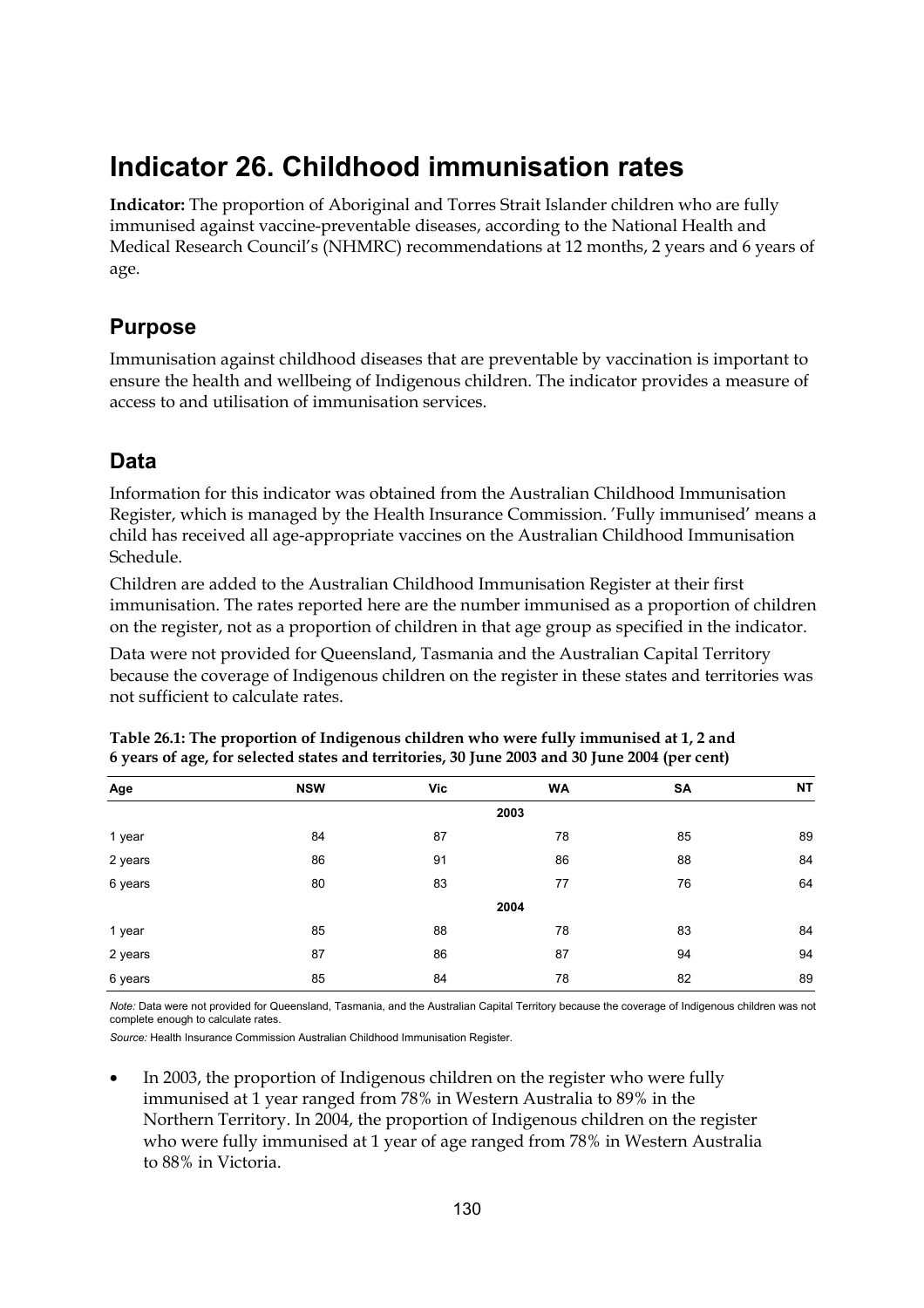- In 2003, the proportion of Indigenous children on the register who were fully immunised at 2 years of age ranged from 84% in the Northern Territory to 91% in Victoria. In 2004, the proportion of Indigenous children on the register who were fully immunised at 2 years of age ranged from 86% in Victoria to 94% in South Australia and the Northern Territory.
- In 2003, the proportion of Indigenous children on the register who were fully immunised at 6 years of age was highest in Victoria (83%) and lowest in the Northern Territory (64%). In 2004, the proportion of Indigenous children on the register who were fully immunised at 6 years of age ranged from 78% in Western Australia to 89% in the Northern Territory.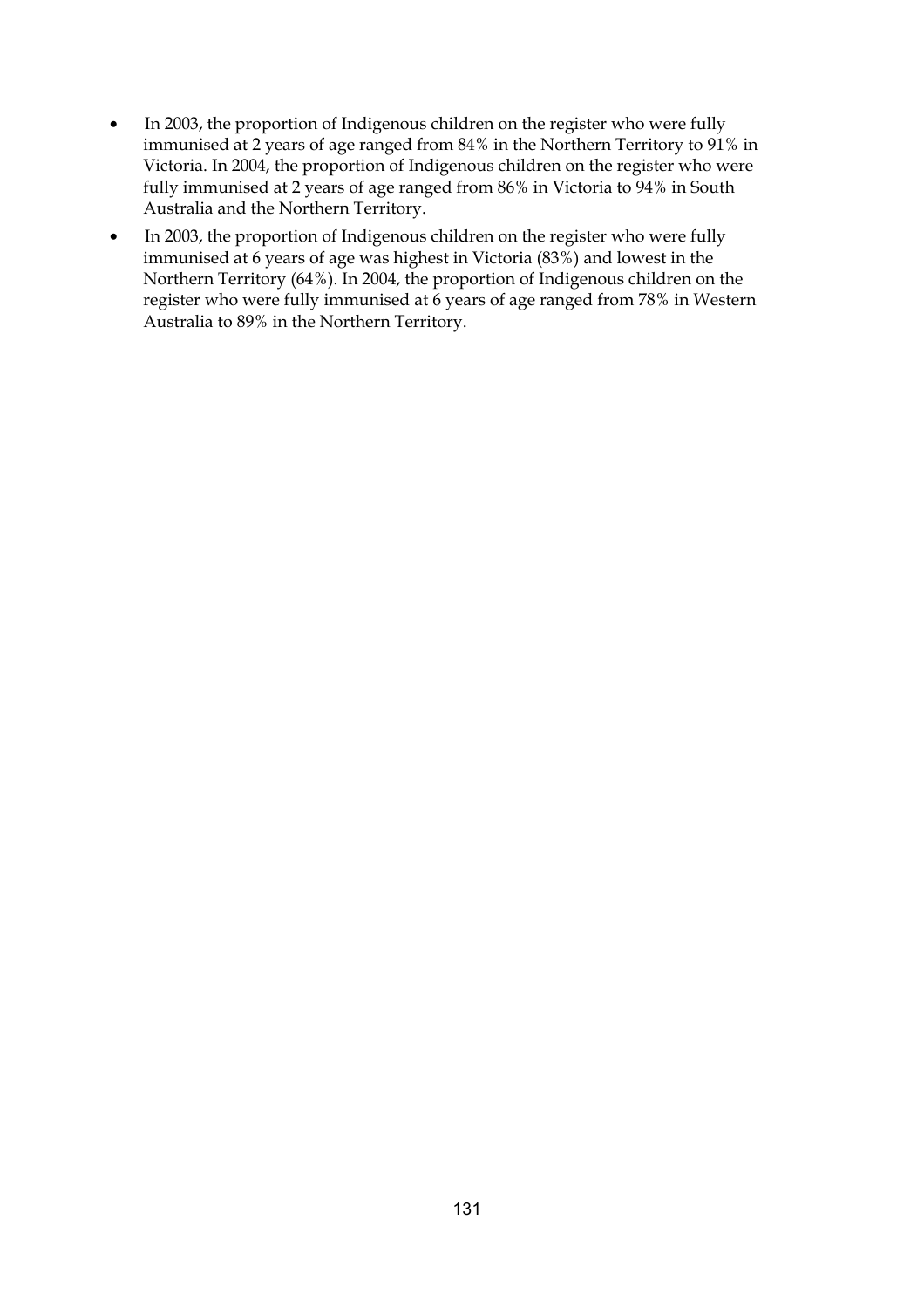# **Indicator 27. Coverage of adult pneumococcal vaccine**

**Indicator:** The proportion of Aboriginal and Torres Strait Islander people aged 50 years and over who have received pneumococcal vaccine in the last 5 years.

## **Purpose**

Immunisation against illnesses that are preventable by vaccination is important to ensure the health and wellbeing of Indigenous people, in particular the elderly. The indicator provides a measure of access to and utilisation of immunisation services.

# **Data**

Data on coverage of adult pneumococcal vaccine are only available at the national level from the 2001 National Health Survey, and are presented in the 2004 report *Vaccine Preventable Diseases and Vaccination Coverage in Aboriginal and Torres Strait Islander People, Australia, 1999 to 2002 (Menzies et al. 2004)* by the National Centre for Immunisation Research and Surveillance of Vaccine Preventable Diseases. Data from this report were used for this indicator and are outlined below:

- In 2001, 25% of Indigenous persons aged 50 years and over had been vaccinated for pneumococcal disease in the last 5 years compared with 14% of non-Indigenous Australians aged 50 years and over.
- Just over half (51%) of Indigenous persons aged 50 years and over had been vaccinated for influenza over the last 12 months compared to 47% of non-Indigenous people of the same age.

| <b>Vaccine</b>              | Indigenous status | 50-64 years | 65+ years | 50 years and over |
|-----------------------------|-------------------|-------------|-----------|-------------------|
| Influenza <sup>(a)</sup>    | Indigenous        | 47          | 71        | 51                |
|                             | Non-Indigenous    | 26          | 75        | 47                |
| Pneumococcal <sup>(b)</sup> | Indigenous        | 20          | 47        | 25                |
|                             | Non-Indigenous    | 3           | 28        | 14                |

#### **Table 27.1: Vaccination coverage estimates for influenza and pneumococcal disease for Indigenous and non-Indigenous adults, 2001 (percent)**

(a) Vaccinated in the last 12 months.

(b) Vaccinated in last 5 years.

*Sources:* Unpublished data from 2001 National Health Survey; Menzies et al. 2004.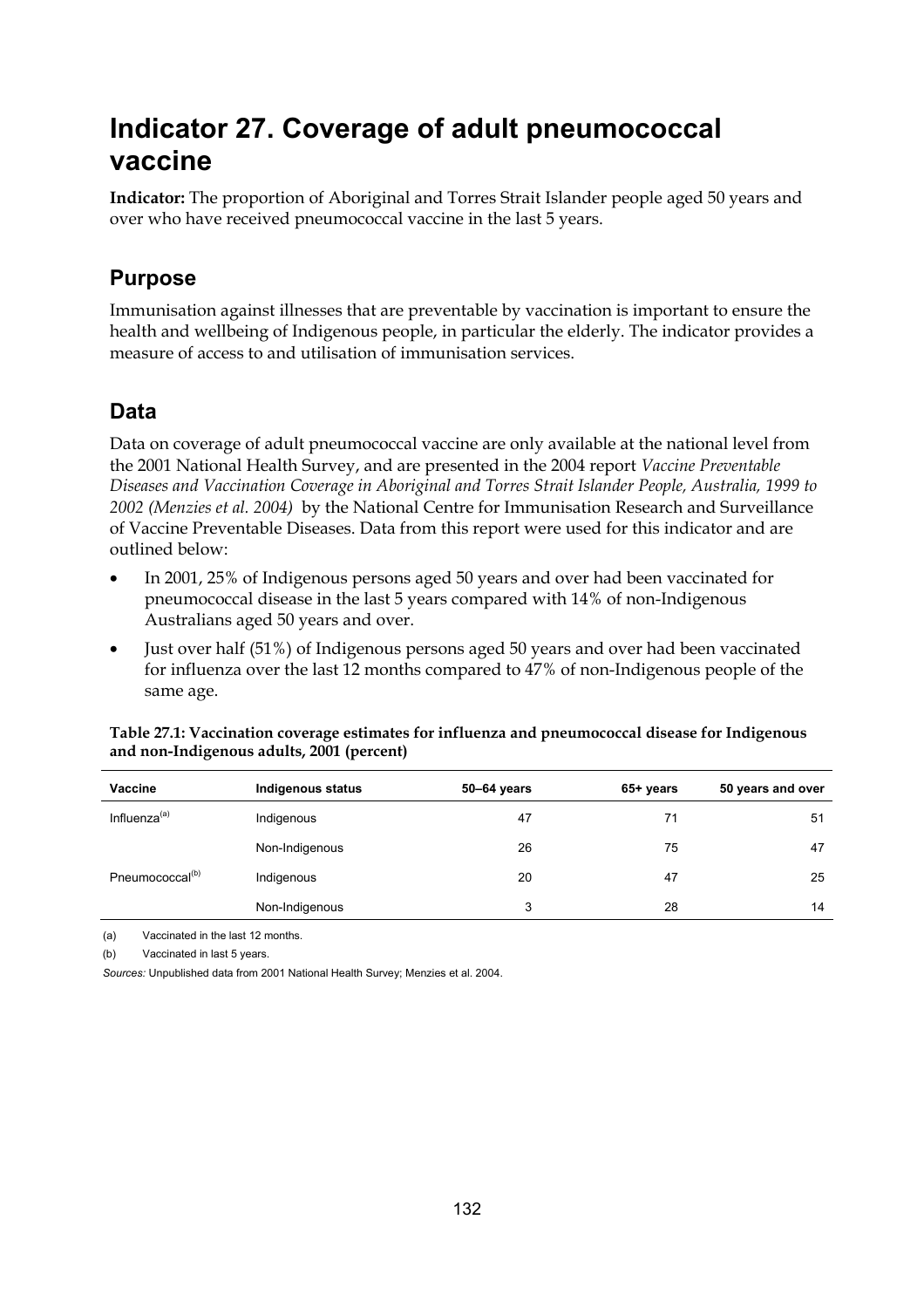# **Indicator 28. Low-birthweight infants**

**Indicator:** The prevalence of low birthweight in live-born babies of Aboriginal and Torres Strait Islander women.

# **Purpose**

The indicator reflects the health of Aboriginal and Torres Strait Islander women, their access to and utilisation of antenatal care, and the quality of antenatal care. It also indicates the health and development of Aboriginal and Torres Strait Islander babies, as low-birthweight babies are more prone to ill health during childhood, and may be more vulnerable to illness in adulthood (Alberman 1994; Barker & Clark 1997).

Babies born with a birthweight of less than 2,500 grams are classified as being of 'low birthweight'. Low birthweight may be a result of pre-term birth, foetal growth retardation, or a combination of the two (Alberman 1994). There are a range of factors that can affect a baby's birthweight, including socioeconomic disadvantage, the size and age of the mother, the number of babies previously born to the mother, the mother's nutritional status, smoking and other risk behaviours, illness during pregnancy, presence of a multiple birth and the duration of pregnancy.

# **Data**

The data on the birthweight of babies are collected by the AIHW National Perinatal Statistics Unit. The data are likely to underestimate the number of births to Indigenous mothers, because Indigenous status is not always recorded in these data collections.

Three years of data were combined in order to smooth out yearly fluctuations in the number of births to Indigenous mothers, which can cause volatility in rates. Data on low-birth weight babies were not available from Tasmania and care should be taken in interpreting data from the Australia Capital Territory due to small numbers.

- In the period 2000–02, the proportion of low-birthweight babies born to Indigenous mothers in Australia was more than twice as high as the proportion born to other Australian mothers (12.9% compared to 6.1%).
- The proportion of low-birthweight Indigenous babies ranged from 11.6% in Queensland and 12.0% in New South Wales to 17.7% in South Australia and 21.8% in the Australian Capital Territory.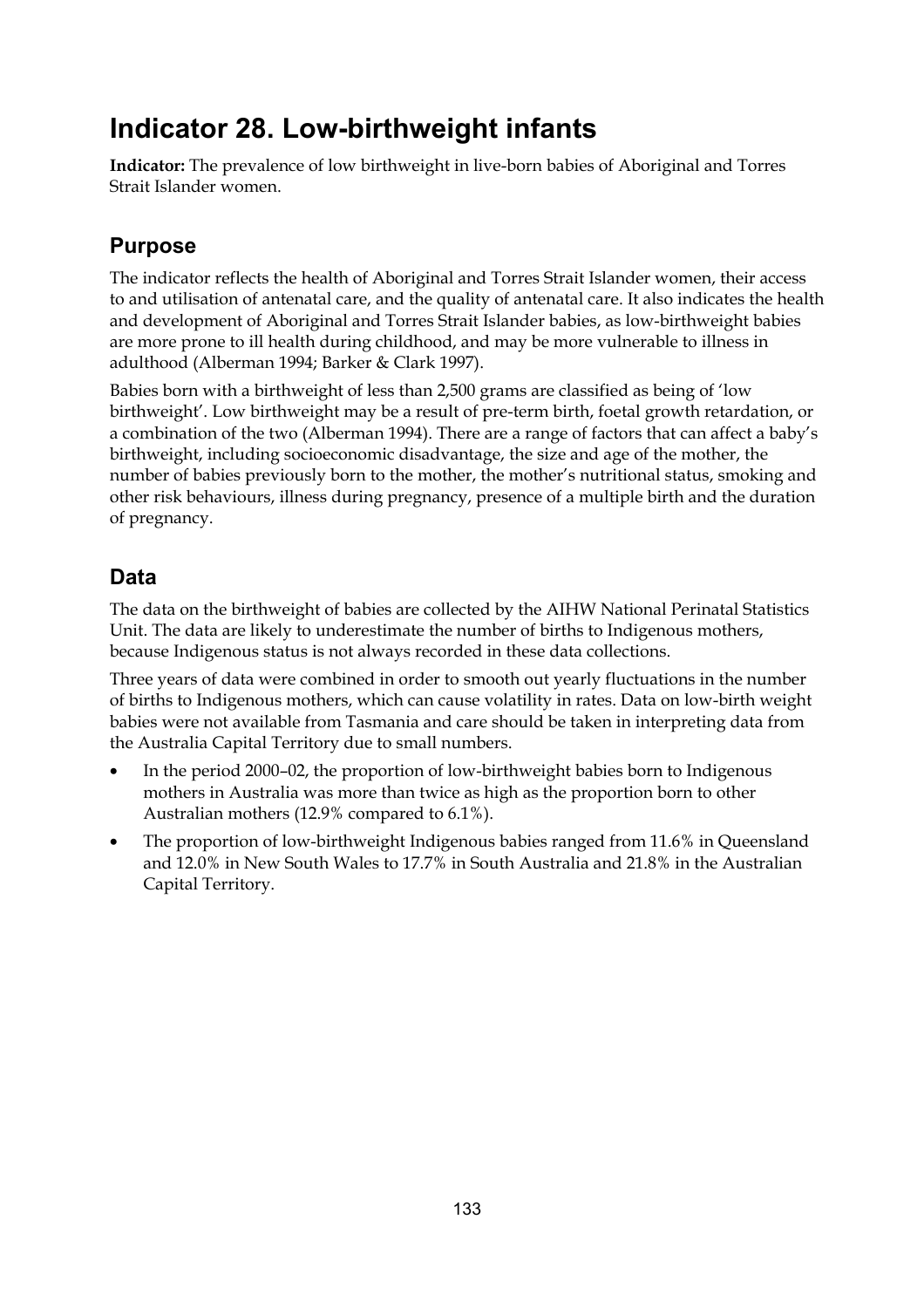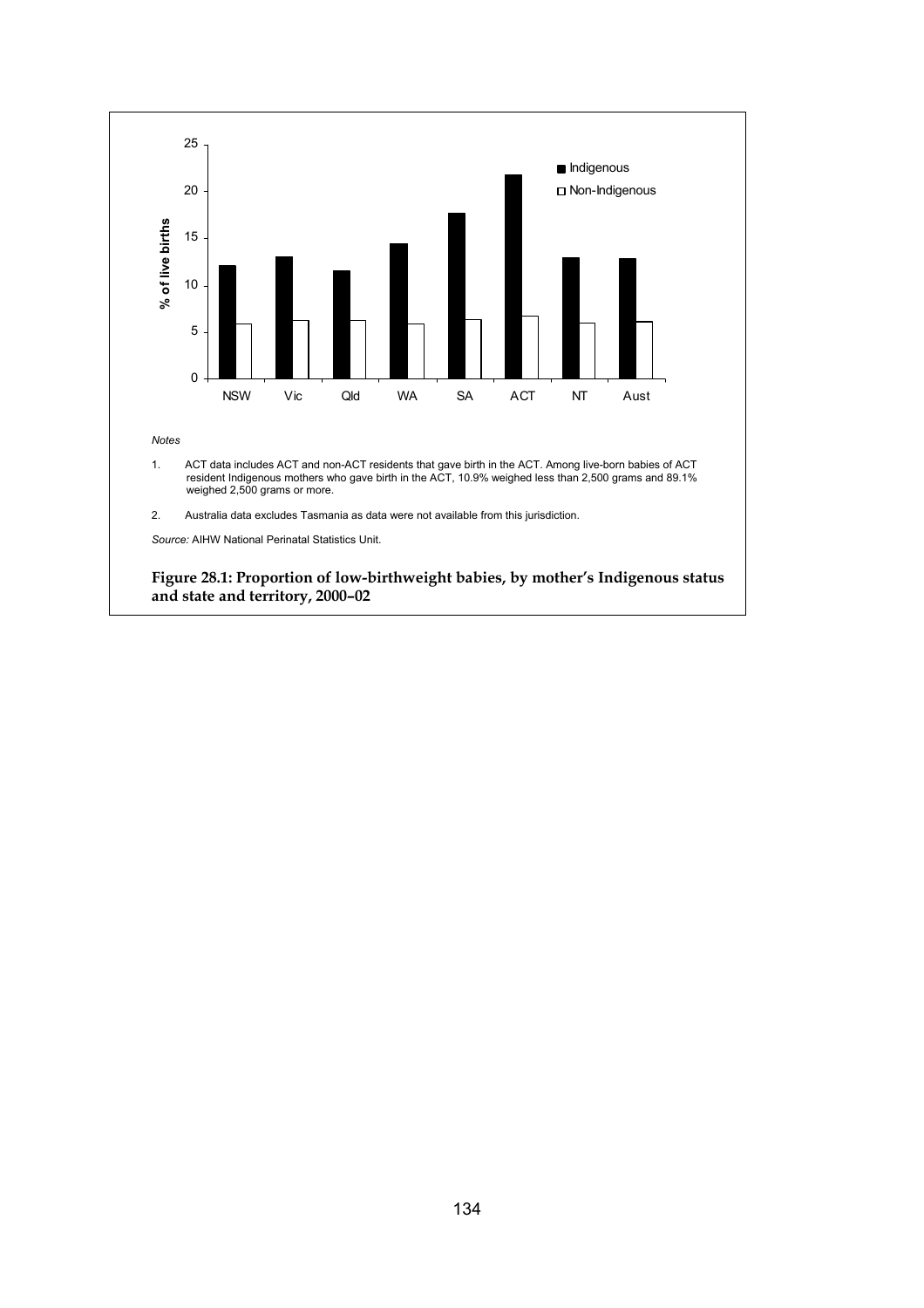# **Indicator 29. Smoking prevalence**

#### **Indicator:**

- (a) The proportion of Aboriginal and Torres Strait Islander adults aged 18 years and over who reported they were current smokers, by age and sex.
- (b) The proportion of Aboriginal and Torres Strait Islander adults who formerly smoked regularly (ex-smokers), by age and sex.

## **Purpose**

Tobacco smoking increases the risk of coronary heart disease, stroke and peripheral vascular disease. It also increases the risk of a range of cancers including lung, oesophagus, kidney, pancreas and the cervix. Tobacco smoking during pregnancy can lead to spontaneous abortion, low birthweight and sudden infant death syndrome. Exposure to tobacco smoke (passive smoking) can also lead to serious health conditions such as heart diseases in adults and respiratory diseases in children.

# **Data**

Data for this indicator came from the 2002 National Aboriginal and Torres Strait Islander Social Survey. Due to small numbers of Indigenous people surveyed in some states and territories, estimates should be interpreted with caution.

- In 2002, 53% of Indigenous persons aged 18 years and over reported they were current smokers, and a further 17% were ex-smokers (Table 29.1).
- The proportion of current smokers was higher for Indigenous males than for Indigenous females (55% compared with 51%).
- In 2002, the Northern Territory and Victoria had the highest proportion of current smokers (56%). The Australian Capital Territory and Victoria had the highest proportion of exsmokers (22%) (Figure 29.1).
- Among males and females, the highest proportions of current smokers were among those aged 18–24 years and 25–34 years (around 58% and 57% among males and females respectively for both these age groups compared with 53% and 46% among males and females aged 35 years and over) (Figure 29.2).
- The highest proportions of ex-smokers were among those aged 35 years and over for both Indigenous males and females (23% and 21% respectively).
- In the Northern Territory, the proportion of Indigenous males who were current smokers was substantially higher than the proportion of Indigenous females who were current smokers (64% compared to 48% respectively).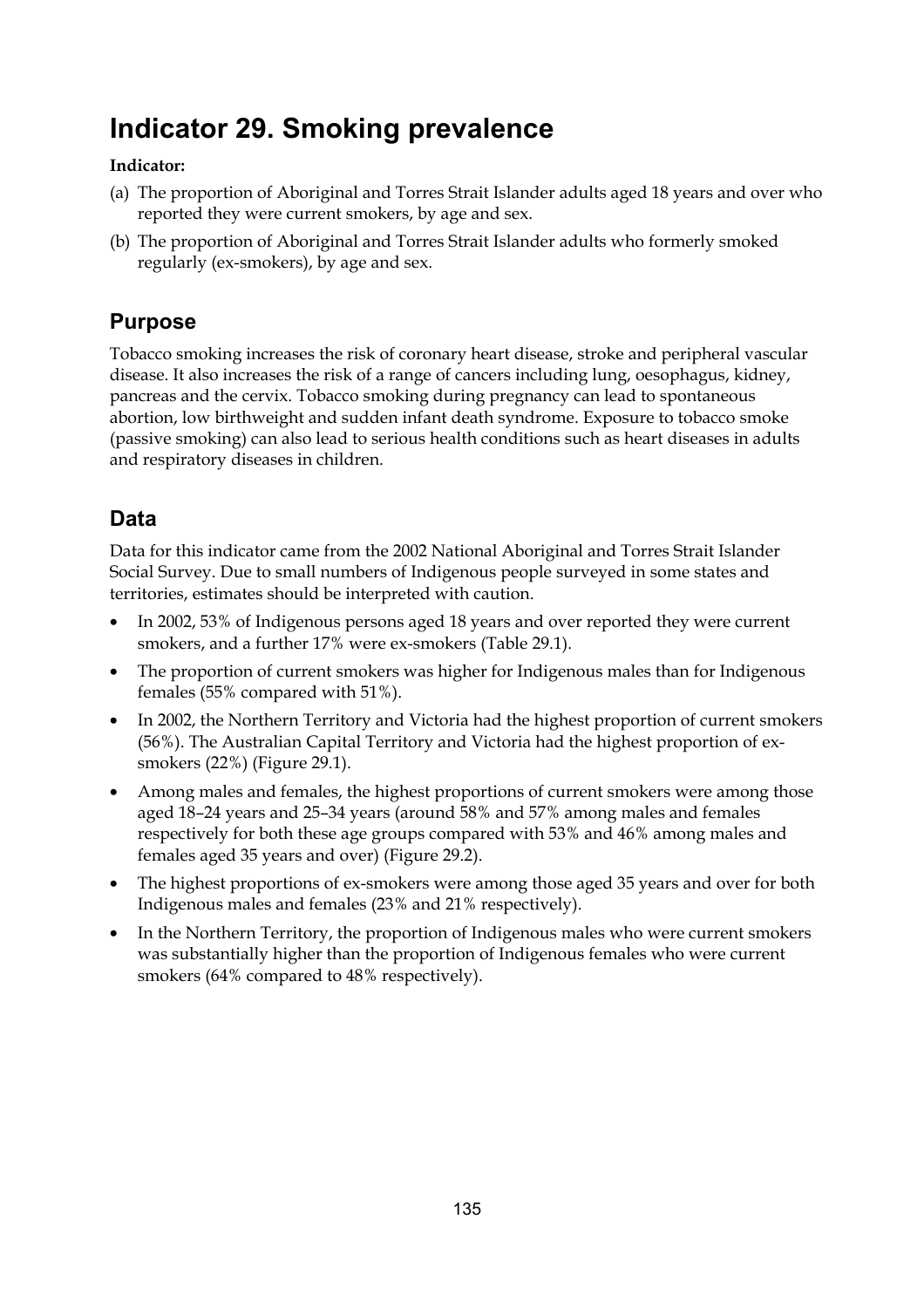|                                     |              | <b>Current smokers</b> |                |              |                |                |
|-------------------------------------|--------------|------------------------|----------------|--------------|----------------|----------------|
|                                     | <b>Males</b> | <b>Females</b>         | <b>Persons</b> | <b>Males</b> | <b>Females</b> | <b>Persons</b> |
| 18-24 years                         | 53.9         | 62.9                   | 58.3           | $8.7*$       | $11.2*$        | $9.9*$         |
| $25 - 34$ years                     | 50.2         | 59.0                   | 54.9           | $11.5*$      | $10.1*$        | 10.7           |
| 35 years and over                   | 53.5         | 51.6                   | 52.5           | 19.1         | 22.5           | 20.9           |
| <b>Total</b>                        | 52.8         | 55.7                   | 54.3           | 15.0         | 16.9           | 16.0           |
| Victoria                            |              |                        |                |              |                |                |
| 18-24 years                         | 54.5         | 66.8                   | 60.6           | $7.8*$       | $14.1*$        | $10.9*$        |
| $25 - 34$ years                     | 52.7         | 56.3                   | 54.6           | 26.0*        | $12.5*$        | $18.9*$        |
| 35 years and over                   | 51.4         | 58.1                   | 54.9           | 32.0         | 23.6           | 27.6           |
| Total                               | 52.4         | 59.3                   | 56.0           | 25.0         | 18.5           | 21.6           |
| Queensland                          |              |                        |                |              |                |                |
| 18-24 years                         | 64.8         | 60.5                   | 62.6           | $2.6**$      | $10.3*$        | $6.5*$         |
| $25 - 34$ years                     | 63.0         | 58.4                   | 60.6           | $6.1*$       | $15.1*$        | 10.9           |
| 35 years and over                   | 51.4         | 39.6                   | 45.1           | 26.8         | 24.5           | 25.6           |
| <b>Total</b>                        | 57.6         | 49.3                   | 53.2           | 15.7         | 18.9           | 17.4           |
| Western Australia                   |              |                        |                |              |                |                |
| $18 - 24$ years                     | 58.0         | 57.4                   | 57.7           | $8.3*$       | $10.0*$        | 9.2            |
| $25 - 34$ years                     | 56.4         | 53.1                   | 54.7           | 23.0 *       | $13.6*$        | 18.0           |
| 35 years and over                   | 49.5         | 39.7                   | 44.2           | 23.2         | 21.5           | 22.3           |
| <b>Total</b>                        | 53.2         | 47.2                   | 50.0           | 20.2         | 16.8           | 18.4           |
| <b>South Australia</b>              |              |                        |                |              |                |                |
| 18-24 years                         | 49.8         | 47.9                   | 48.9           | $4.1**$      | $7.2**$        | $5.7*$         |
| $25 - 34$ years                     | 57.5         | 53.1                   | 55.2           | $12.6*$      | $15.8*$        | 14.3           |
| 35 years and over                   | 49.9         | 46.3                   | 48.0           | 34.7         | 20.5           | 27.1           |
| <b>Total</b>                        | 52.0         | 48.5                   | 50.2           | 21.9         | 16.5           | 19.0           |
| <b>Tasmania</b>                     |              |                        |                |              |                |                |
| 18-24 years                         | 54.5         | 33.6                   | 43.2           | $11.7***$    | $13.1*$        | $12.5*$        |
| $25 - 34$ years                     | 58.3         | 46.7                   | 52.1           | $7.5*$       | 19.5 *         | 13.9           |
| 35 years and over                   | 47.1         | 45.9                   | 46.5           | 33.9         | 20.3           | 27.0           |
| Total                               | 51.3         | 43.4                   | 47.2           | 23.1         | 18.5           | 20.7           |
| <b>Australian Capital Territory</b> |              |                        |                |              |                |                |
| 18-24 years                         | 64.1         | 64.1                   | 64.1           | $21.0**$     | $12.7**$       | $16.4*$        |
| $25 - 34$ years                     | 34.2         | 57.2                   | 45.6           | $16.0*$      | $11.9*$        | $14.0*$        |
| 35 years and over                   | 39.4         | 37.5                   | 38.5           | 30.8         | 29.4           | 30.1           |
| <b>Total</b>                        | 42.0         | 49.4                   | 45.7           | 24.2         | 20.3           | 22.3           |
| <b>Northern Territory</b>           |              |                        |                |              |                |                |
| 18-24 years                         | 59.3         | 41.1                   | 50.0           | $9.6*$       | 5.1            | $7.3*$         |
| $25 - 34$ years                     | 67.2         | 57.3                   | 62.2           | $8.5*$       | 5.8            | $7.1*$         |
| 35 years and over                   | 65.2         | 45.5                   | 54.7           | 12.6         | 8.3            | 10.3           |
| <b>Total</b>                        | 64.4         | 48.0                   | 55.9           | 10.7         | 6.9            | 8.7            |

#### **Table 29.1: Smoking status of Indigenous adults aged 18 years and over, by age, sex and state and territory, 2002**

*(continued)*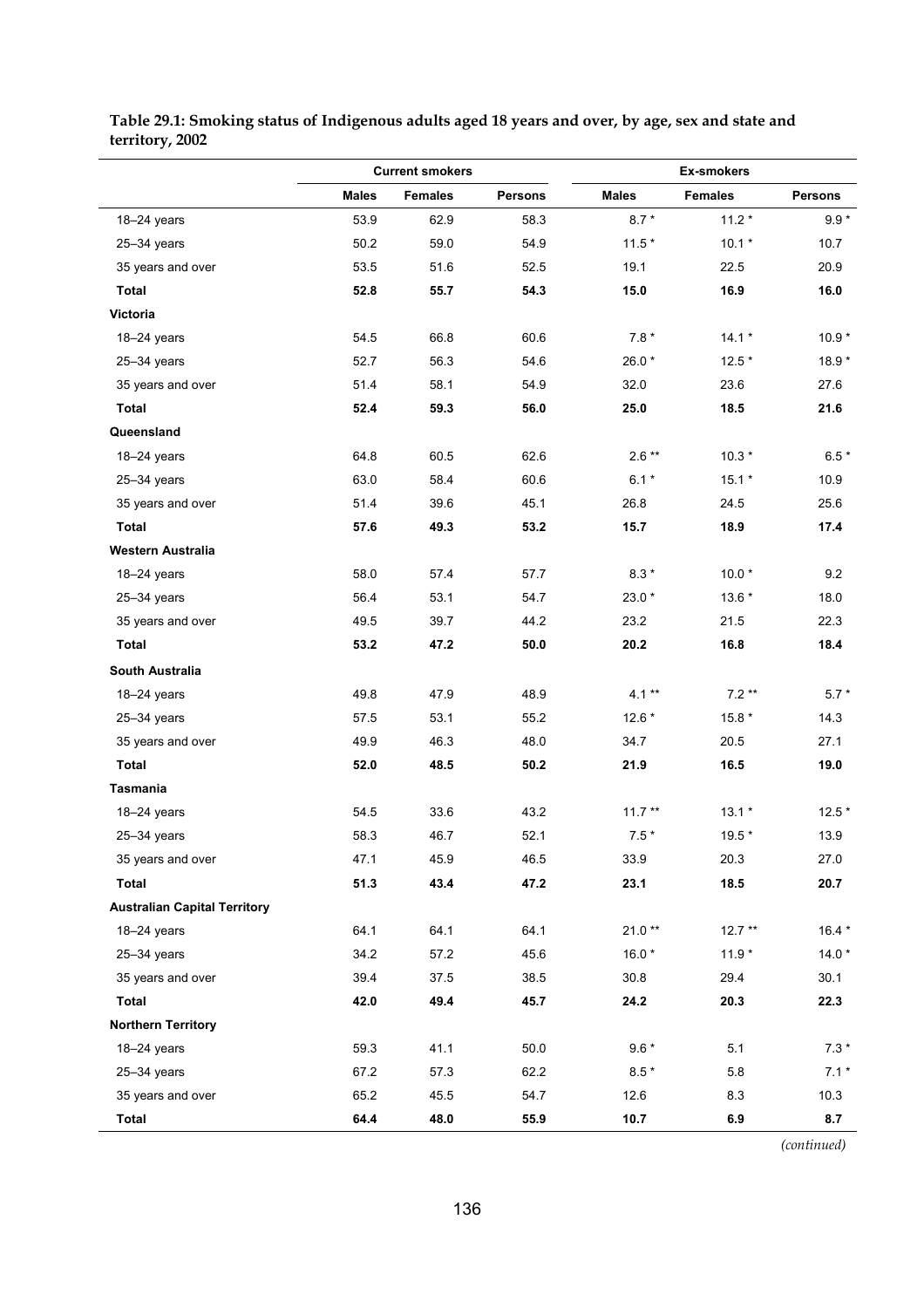|                   |              | <b>Current smokers</b> |                |              | <b>Ex-smokers</b> |                |  |  |
|-------------------|--------------|------------------------|----------------|--------------|-------------------|----------------|--|--|
|                   | <b>Males</b> | <b>Females</b>         | <b>Persons</b> | <b>Males</b> | <b>Females</b>    | <b>Persons</b> |  |  |
| <b>Australia</b>  |              |                        |                |              |                   |                |  |  |
| $18-24$ years     | 58.0         | 56.5                   | 57.2           | 7.0          | 9.9               | 8.5            |  |  |
| $25 - 34$ years   | 57.7         | 56.9                   | 57.3           | 12.1         | 12.2              | 12.2           |  |  |
| 35 years and over | 53.1         | 45.7                   | 49.2           | 23.3         | 21.1              | 22.2           |  |  |
| <b>Total</b>      | 55.4         | 51.1                   | 53.1           | 16.7         | 16.3              | 16.5           |  |  |

**Table 29.1 (continued): Smoking status of Indigenous adults aged 18 years and over, by age, sex and state and territory, 2002** 

Estimate has a relative standard error of 25% to 50% and should be used with caution.

\*\* Estimate has a relative standard error greater than 50% and is considered too unreliable for general use.

*Source:* ABS National Aboriginal and Torres Strait Islander Social Survey 2002.



**Figure 29.1: Current and ex-smokers, by state and territory, Indigenous Australians aged 18 years and over, 2002**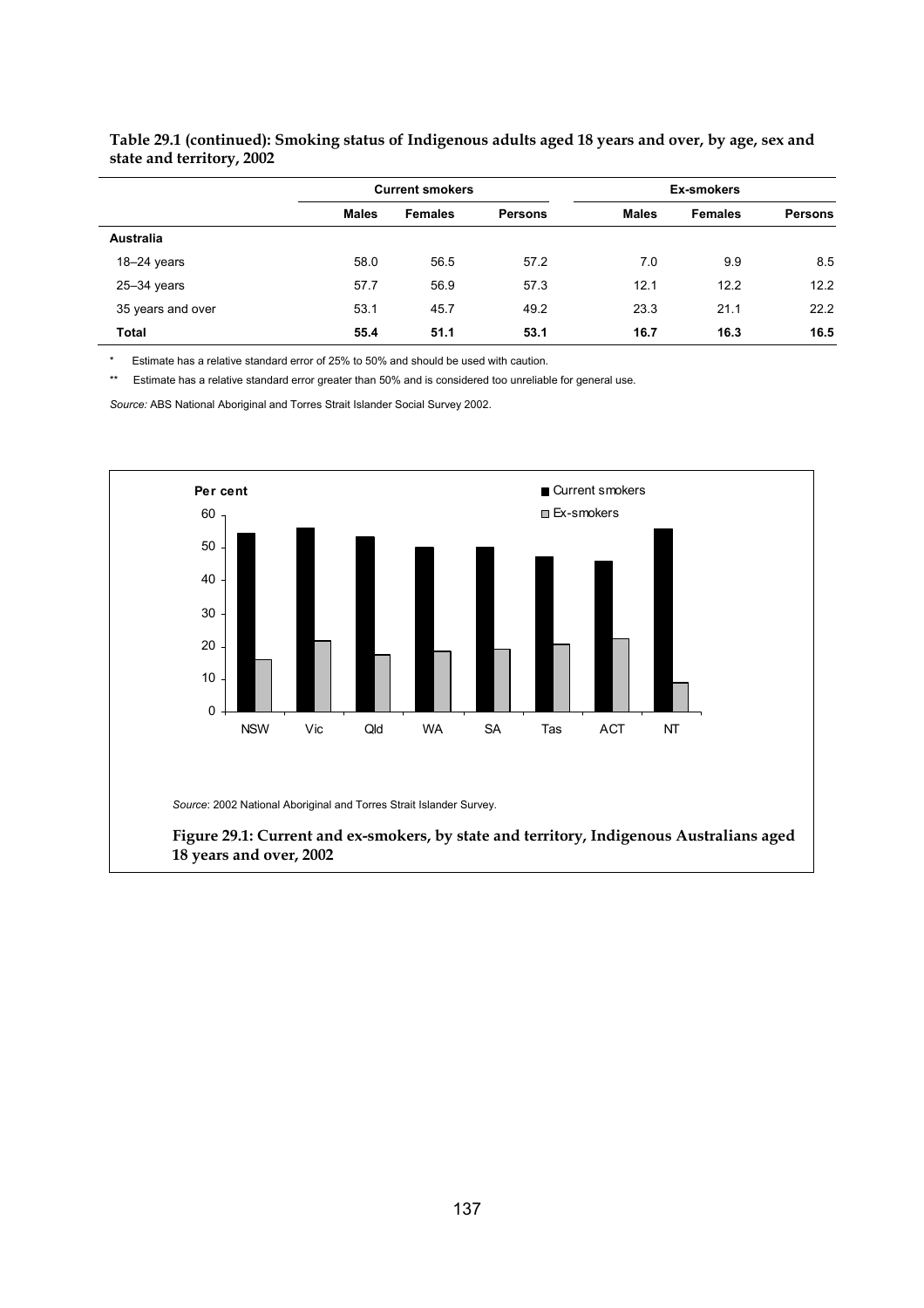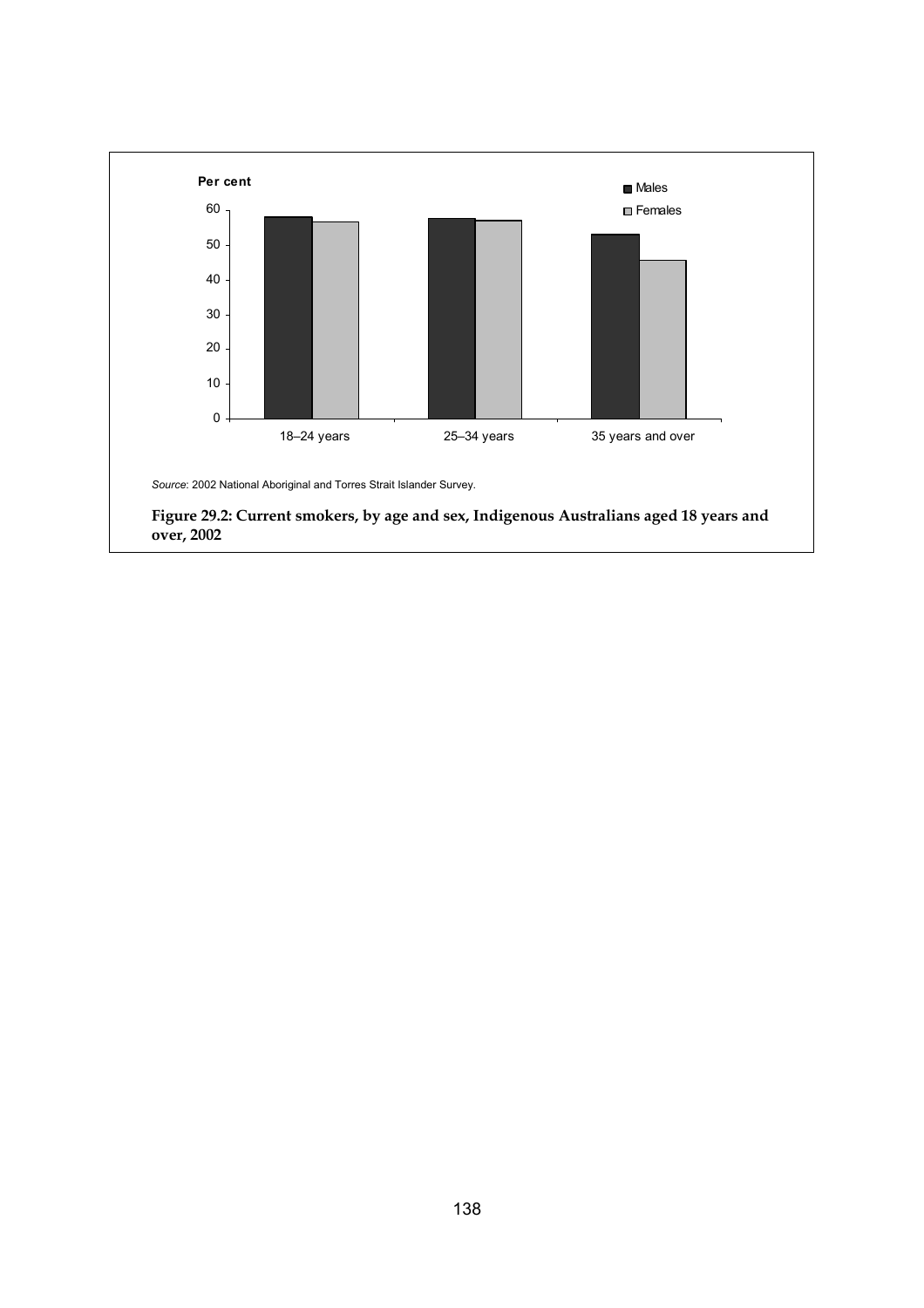# **Indicator 30. Alcohol consumption**

#### **Indicator:**

- (a) The proportion of Aboriginal and Torres Strait Islander people aged 18 years and over who consumed alcohol in the week before the survey, by age and sex.
- (b) The proportion of Aboriginal and Torres Strait Islander drinkers aged 18 years and over who reported drinking at levels of medium or high risk in the week before the survey.

## **Purpose**

While low levels of alcohol consumption appear to protect against some illness in adulthood, including coronary heart disease, stroke and hypertension, excessive use can lead to harm both in the short and long term. Binge drinking can increase the risk of injury due to falls, assault, road accidents, fights and violence. Long-term excessive alcohol use can lead to alcohol addiction, poor diet, and stomach and liver problems as well as emotional and financial problems.

# **Data**

States and territories were originally asked to provide data for this indicator but there were no consistent data available, and data from the ABS were therefore used. These data come from the 2002 National Aboriginal and Torres Strait Islander Social Survey and are not comparable with data on alcohol consumption from the 2001 National Health Survey published in the previous edition of this report. While the National Health Survey collected information on average daily consumption of alcohol in the week prior to interview, the NATSISS data are for usual consumption on a drinking day in the 12 months before interview, and the largest quality of alcohol consumed in a single day in the 2 weeks before interview.

Due to small numbers of Indigenous people surveyed in some states and territories, estimates should be interpreted with caution.

#### **Proportion who consumed alcohol**

- In 2002, 69% of Indigenous persons aged 15 years and over reported having consumed alcohol in the 12 months prior to survey (Table 30.1).
- Among Indigenous people, 76% of males compared to 64% of females consumed alcohol in the last 12 months.
- The highest proportion of drinkers was among those aged 25–34 years (82% of males and 70% of females in this age group consumed alcohol in the last 12 months).
- The Australian Capital Territory had the highest proportion of Indigenous persons who reported they consumed alcohol in the 12 months prior to survey (85%), followed by Tasmania (81%). The Northern Territory had the lowest proportion of Indigenous persons who consumed alcohol (43%) (Figure 30.2). This jurisdictional variation could partially be explained by the high proportion of Indigenous people living in rural and remote areas of Australia within the Northern Territory compared to the small, mainly urban Indigenous populations living in the Australian Capital Territory and Tasmania.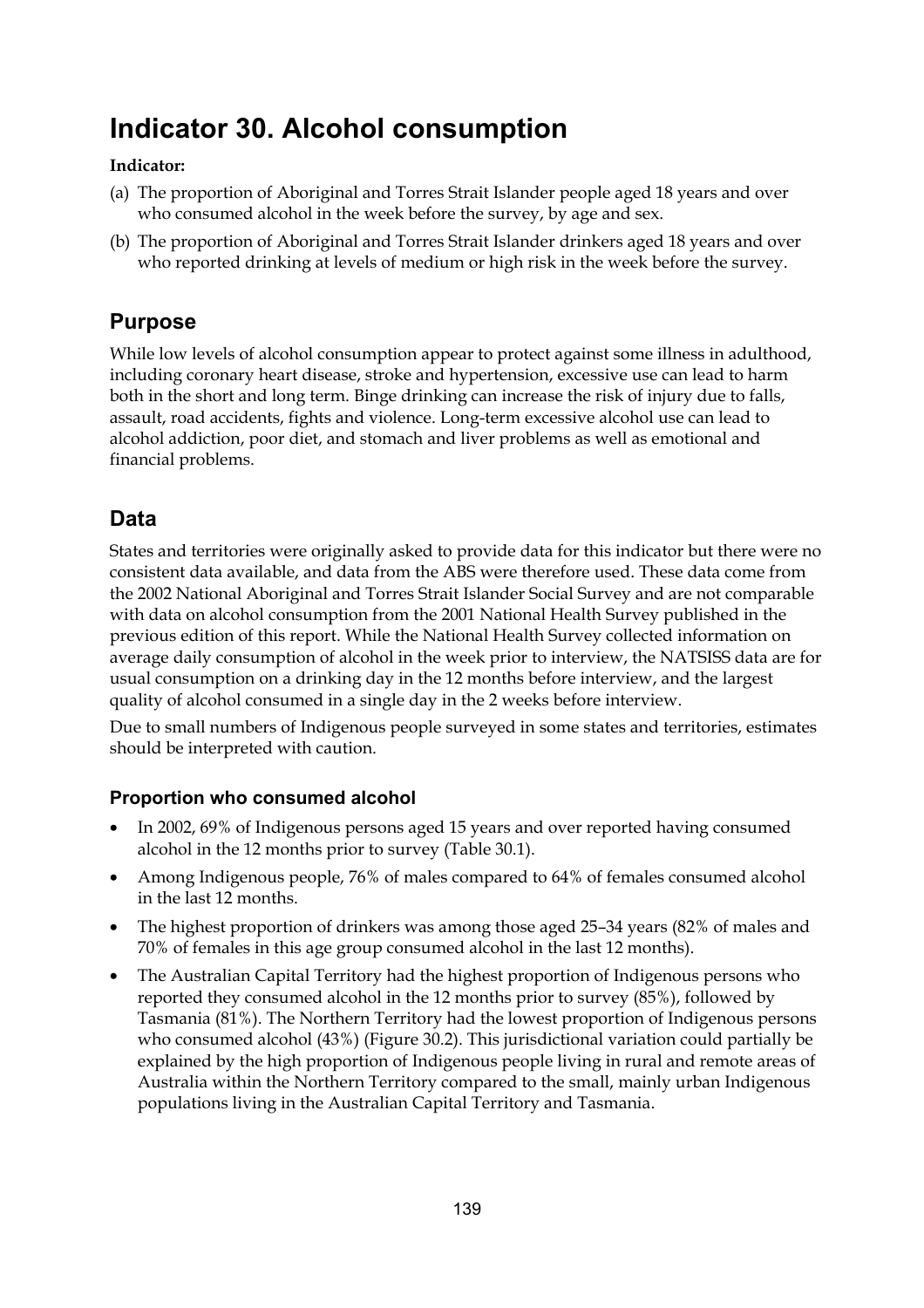#### **Proportion of drinkers who consumed alcohol at risky/high-risk levels**

- In 2002, of all people surveyed (drinkers and non-drinkers) approximately 35% of Indigenous people consumed alcohol at risky/high-risk levels in the 2 weeks prior to survey and 15% consumed alcohol at risky/high-risk levels in the 12 months prior to survey.
- Of the Indigenous people who consumed alcohol, 59% of males and 41% of females did so at a risky/high-risk level in the 2 weeks prior to survey (Table 30.1). In Western Australia, South Australia and the Northern Territory, 53% of Indigenous people who consumed alcohol in the 12 months prior to survey reported they had done so at a risky/high-risk level in the last 2 weeks.
- Of those who consumed alcohol, males were more likely to drink at risky/high-risk levels than females across all age groups (Figure 30.1).

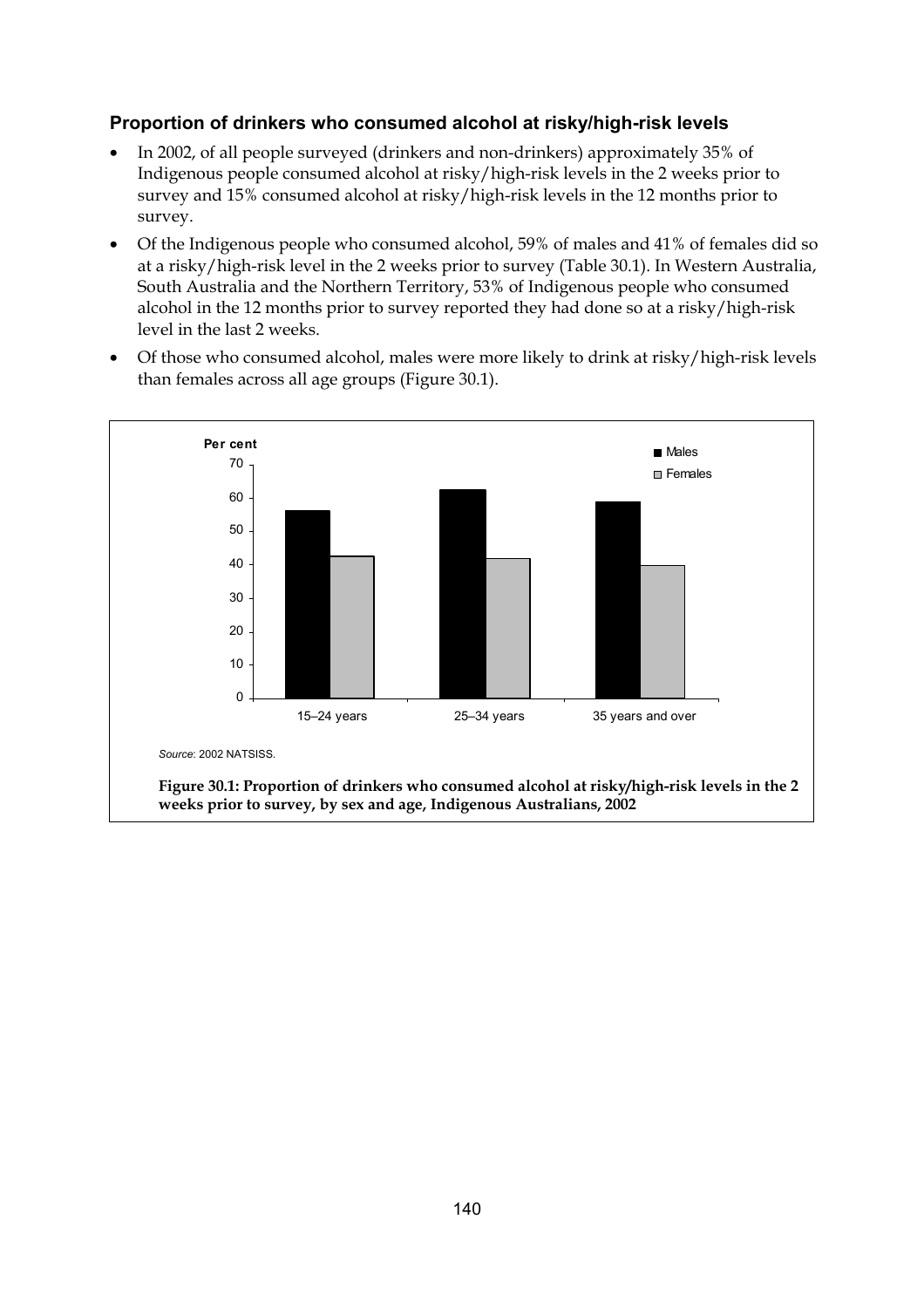|                                     |              | % of population who drank in 12<br>months prior to survey <sup>(a)</sup> |                | % of those who drank at risky/ high-risk<br>levels in 2 wks prior to survey as a % of<br>total population who drank in 12 mths<br>prior to survey <sup>(b)</sup> |                |                |  |
|-------------------------------------|--------------|--------------------------------------------------------------------------|----------------|------------------------------------------------------------------------------------------------------------------------------------------------------------------|----------------|----------------|--|
|                                     | <b>Males</b> | <b>Females</b>                                                           | <b>Persons</b> | <b>Males</b>                                                                                                                                                     | <b>Females</b> | <b>Persons</b> |  |
|                                     |              |                                                                          |                | Proportion (%)                                                                                                                                                   |                |                |  |
| <b>New South Wales</b>              |              |                                                                          |                |                                                                                                                                                                  |                |                |  |
| $15-24$ years                       | 78.2         | 75.2                                                                     | 76.7           | 54.6                                                                                                                                                             | 44.3           | 49.7           |  |
| $25 - 34$ years                     | 84.0         | 74.7                                                                     | 79.0           | 57.1                                                                                                                                                             | 45.6           | 51.2           |  |
| 35 years and over                   | 76.6         | 66.8                                                                     | 71.5           | 57.3                                                                                                                                                             | 41.8           | 49.8           |  |
| Total                               | 78.8         | 71.0                                                                     | 74.8           | 56.5                                                                                                                                                             | 43.5           | 50.1           |  |
| Victoria                            |              |                                                                          |                |                                                                                                                                                                  |                |                |  |
| $15-24$ years                       | 82.1         | 79.2                                                                     | 80.7           | 51.9                                                                                                                                                             | 36.3           | 44.3           |  |
| $25 - 34$ years                     | 87.9         | 76.5                                                                     | 81.9           | 53.1                                                                                                                                                             | 44.9           | 49.1           |  |
| 35 years and over                   | 76.3         | 60.2                                                                     | 67.8           | 46.9                                                                                                                                                             | 37.6           | 42.6           |  |
| Total                               | 81.0         | 69.7                                                                     | 75.2           | 50.1                                                                                                                                                             | 39.3           | 44.9           |  |
| Queensland                          |              |                                                                          |                |                                                                                                                                                                  |                |                |  |
| $15-24$ years                       | 74.6         | 67.2                                                                     | 70.9           | 59.7                                                                                                                                                             | 40.7           | 50.5           |  |
| $25 - 34$ years                     | 86.9         | 75.9                                                                     | 81.0           | 72.2                                                                                                                                                             | 36.1           | 54.1           |  |
| 35 years and over                   | 75.5         | 57.1                                                                     | 65.7           | 60.8                                                                                                                                                             | 37.7           | 50.0           |  |
| Total                               | 78.2         | 65.0                                                                     | 71.2           | 63.7                                                                                                                                                             | 38.1           | 51.4           |  |
| Western Australia                   |              |                                                                          |                |                                                                                                                                                                  |                |                |  |
| $15-24$ years                       | 77.5         | 69.9                                                                     | 73.6           | 55.9                                                                                                                                                             | 47.6           | 51.9           |  |
| $25 - 34$ years                     | 78.6         | 77.3                                                                     | 77.9           | 66.1                                                                                                                                                             | 42.1           | 53.5           |  |
| 35 years and over                   | 77.0         | 58.8                                                                     | 67.3           | 63.9                                                                                                                                                             | 39.6           | 52.5           |  |
| Total                               | 77.6         | 66.7                                                                     | 71.8           | 62.0                                                                                                                                                             | 42.7           | 52.6           |  |
| <b>South Australia</b>              |              |                                                                          |                |                                                                                                                                                                  |                |                |  |
| $15-24$ years                       | 74.0         | 69.5                                                                     | 71.7           | 61.3                                                                                                                                                             | 43.6           | 52.8           |  |
| $25 - 34$ years                     | 84.1         | 72.4                                                                     | 77.9           | 61.9                                                                                                                                                             | 46.5           | 54.3           |  |
| 35 years and over                   | 73.5         | 55.6                                                                     | 63.9           | 58.3                                                                                                                                                             | 45.9           | 52.5           |  |
| Total                               | 76.3         | 63.7                                                                     | 69.7           | 60.2                                                                                                                                                             | 45.3           | 53.1           |  |
| Tasmania                            |              |                                                                          |                |                                                                                                                                                                  |                |                |  |
| $15-24$ years                       | 79.1         | 79.7                                                                     | 79.4           | 50.6                                                                                                                                                             | 38.5           | 44.4           |  |
| $25 - 34$ years                     | 90.5         | 84.2                                                                     | 87.1           | 62.1                                                                                                                                                             | 22.9           | 41.9           |  |
| 35 years and over                   | 84.1         | 76.2                                                                     | 80.1           | 46.5                                                                                                                                                             | 27.3           | 37.3           |  |
| Total                               | 83.8         | 79.1                                                                     | 81.4           | 51.2                                                                                                                                                             | 29.8           | 40.5           |  |
| <b>Australian Capital Territory</b> |              |                                                                          |                |                                                                                                                                                                  |                |                |  |
| $15-24$ years                       | 81.4         | 91.7                                                                     | 86.6           | 55.0                                                                                                                                                             | 47.8           | 51.2           |  |
| $25 - 34$ years                     | 86.8         | 91.6                                                                     | 89.2           | 41.6                                                                                                                                                             | 39.6           | 40.6           |  |
| 35 years and over                   | 81.5         | 82.1                                                                     | 81.8           | 52.6                                                                                                                                                             | 37.7           | 45.3           |  |
| <b>Total</b>                        | 83.0         | 87.6                                                                     | 85.3           | 50.0                                                                                                                                                             | 41.4           | 45.6           |  |

**Table 30.1: Indigenous persons aged 15 years and over: by whether consumed alcohol and drank at risky/high-risk levels, by age and sex, 2002** 

*(Continued)*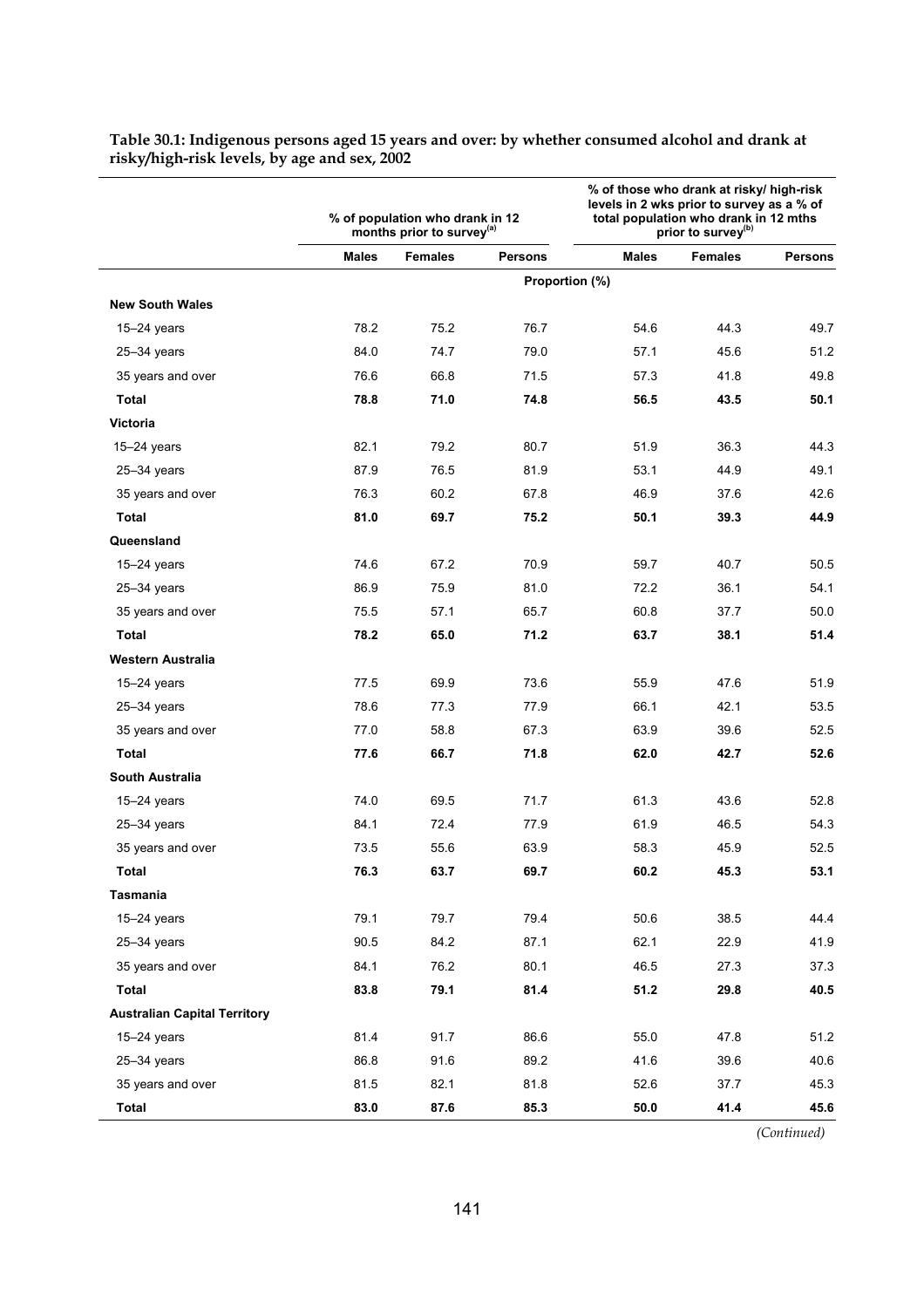|                           |              | % of population who drank in 12<br>months prior to survey <sup>(a)</sup> |                | % of those who drank at risky/ high risk<br>levels in 2 wks prior to survey as a % of<br>total population who drank in 12 mths<br>prior to survey (b) |                |                |  |
|---------------------------|--------------|--------------------------------------------------------------------------|----------------|-------------------------------------------------------------------------------------------------------------------------------------------------------|----------------|----------------|--|
|                           | <b>Males</b> | <b>Females</b>                                                           | <b>Persons</b> | <b>Males</b>                                                                                                                                          | <b>Females</b> | <b>Persons</b> |  |
| <b>Northern Territory</b> |              |                                                                          |                |                                                                                                                                                       |                |                |  |
| $15 - 24$ years           | 49.5         | 25.1                                                                     | 37.4           | 51.8                                                                                                                                                  | 37.1           | 46.9           |  |
| $25 - 34$ years           | 68.5         | 31.8                                                                     | 49.8           | 53.5                                                                                                                                                  | 56.4           | 54.4           |  |
| 35 years and over         | 50.0         | 34.0                                                                     | 41.5           | 65.7                                                                                                                                                  | 41.6           | 55.2           |  |
| Total                     | 55.0         | 30.8                                                                     | 42.5           | 57.6                                                                                                                                                  | 44.6           | 52.7           |  |
| <b>Australia</b>          |              |                                                                          |                |                                                                                                                                                       |                |                |  |
| $15 - 24$ years           | 73.4         | 65.9                                                                     | 69.6           | 56.0                                                                                                                                                  | 42.6           | 49.6           |  |
| $25 - 34$ years           | 82.3         | 70.2                                                                     | 75.9           | 62.3                                                                                                                                                  | 41.8           | 52.3           |  |
| 35 years and over         | 73.4         | 58.6                                                                     | 65.6           | 58.7                                                                                                                                                  | 39.6           | 49.7           |  |
| Total                     | 75.6         | 63.6                                                                     | 69.4           | 58.8                                                                                                                                                  | 41.1           | 50.4           |  |

**Table 30.1 (continued): Indigenous persons aged 15 years and over: by whether consumed alcohol and drank at risky/high risk levels, by age and sex, 2002** 

(a) Based on a person's reported usual daily consumption of alcohol and the frequency of consumption in the 12 months prior to survey

(b) Based on the greatest number of drinks consumed in a single day in the 2 weeks before interview.

*Source:* ABS National Aboriginal and Torres Strait Islander Social Survey 2002.

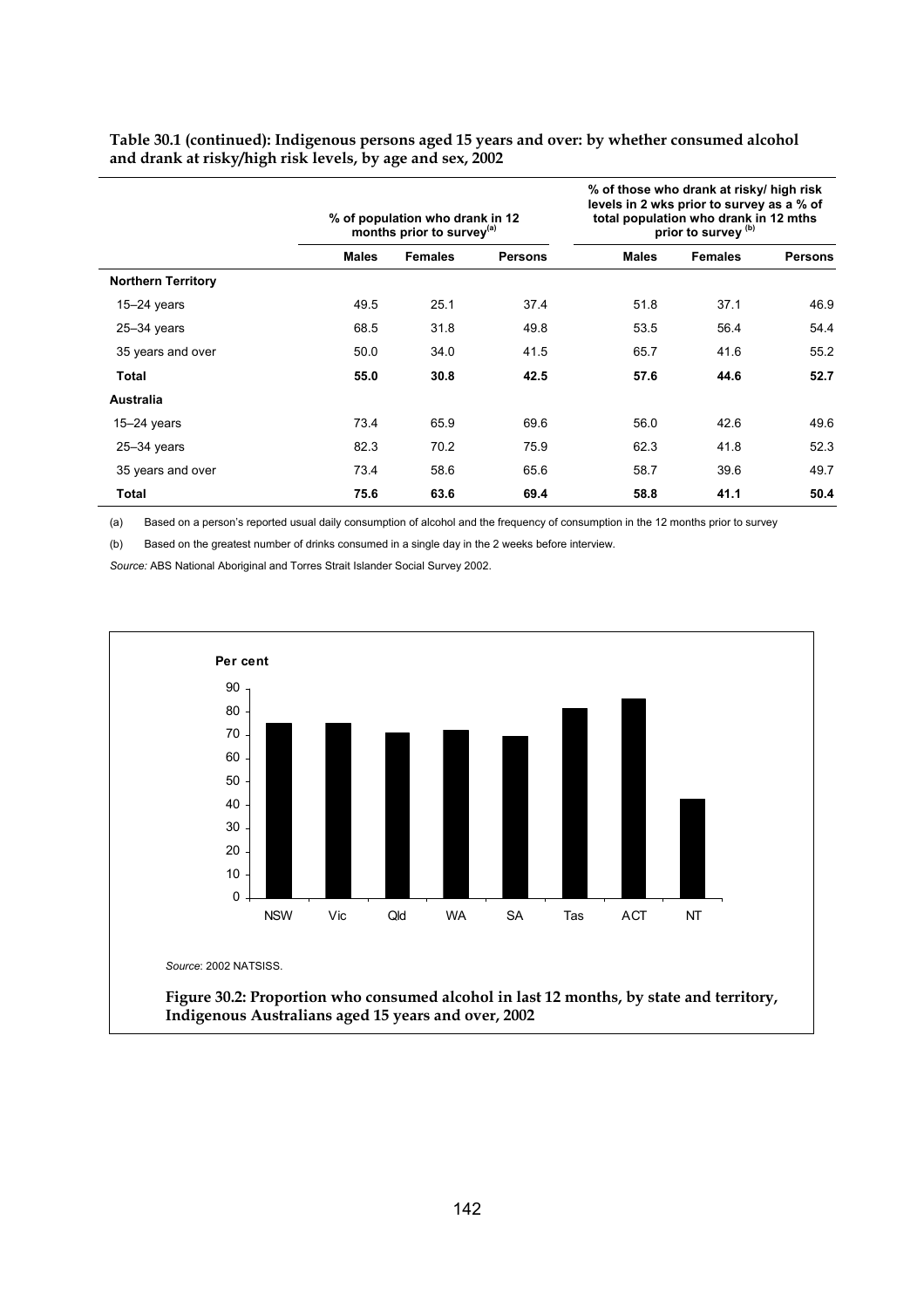# **Indicator 31. Overweight and obesity**

**Indicator:** The proportion of Aboriginal and Torres Strait Islander adults aged 18 years and over with a body mass index (BMI) in the overweight and obese category, by sex.

# **Purpose**

Being overweight or obese is a risk for a number of chronic diseases including Type 2 diabetes, coronary heart disease, high blood pressure, stroke and certain types of cancer. Obesity can lead to premature deaths from certain chronic conditions.

### **Data**

States and territories were originally asked to provide data for this indicator but there were no consistent data available, and data from the ABS were therefore used. These data come from the 2001 National Health Survey. Due to small numbers of Indigenous people in the survey only national totals can be provided.

BMI is weight (kg)/height (metres) squared. Overweight is a BMI of 25 to less than 30, and obese is a BMI of 30 and over.

| Weight<br>status        | <b>Males</b> |                      | <b>Females</b> |                |     | <b>Total</b>   |  |  |
|-------------------------|--------------|----------------------|----------------|----------------|-----|----------------|--|--|
|                         | ℅            | <b>RSE (%)</b>       | %              | <b>RSE (%)</b> | %   | <b>RSE (%)</b> |  |  |
| Normal<br>range or less | 35           | 7                    | 31             | 7              | 33  | 5              |  |  |
| Overweight              | 30           | 9                    | 22             | 9              | 26  | 7              |  |  |
| Obese                   | 22           | 10                   | 22             | 7              | 22  | 6              |  |  |
| <b>Unknown</b>          | 13           | $\ddot{\phantom{0}}$ | 25             | $\cdot$ .      | 19  | $\sim$ $\sim$  |  |  |
| <b>Total</b>            | 100          | $\mathbf{2}$         | 100            | 1              | 100 | 1              |  |  |

**Table 31.1: Weight status(a): Indigenous adults aged 18 years and over based on body mass index(b), Australia, 2001** 

(a) These data are based on self-reported height and weight.

(b) Overweight and obesity are measured by the body mass index (BMI), a measure of the person's weight relative to their height (weight in kilograms divided by height in meters squared: kg/m<sup>2</sup>). A BMI of between ≥25 and < 30 defines overweight while a BMI of ≥ 30 defines obesity.

*Note:* RSE refers to the relative standard error of the estimates. *Source:* ABS National Health Survey 2001.

- Almost one in two Indigenous people (48%) aged 18 years and over were reported to be overweight or obese.
- A higher proportion of Indigenous adult males than females was reported to be overweight or obese (52% compared with 44%).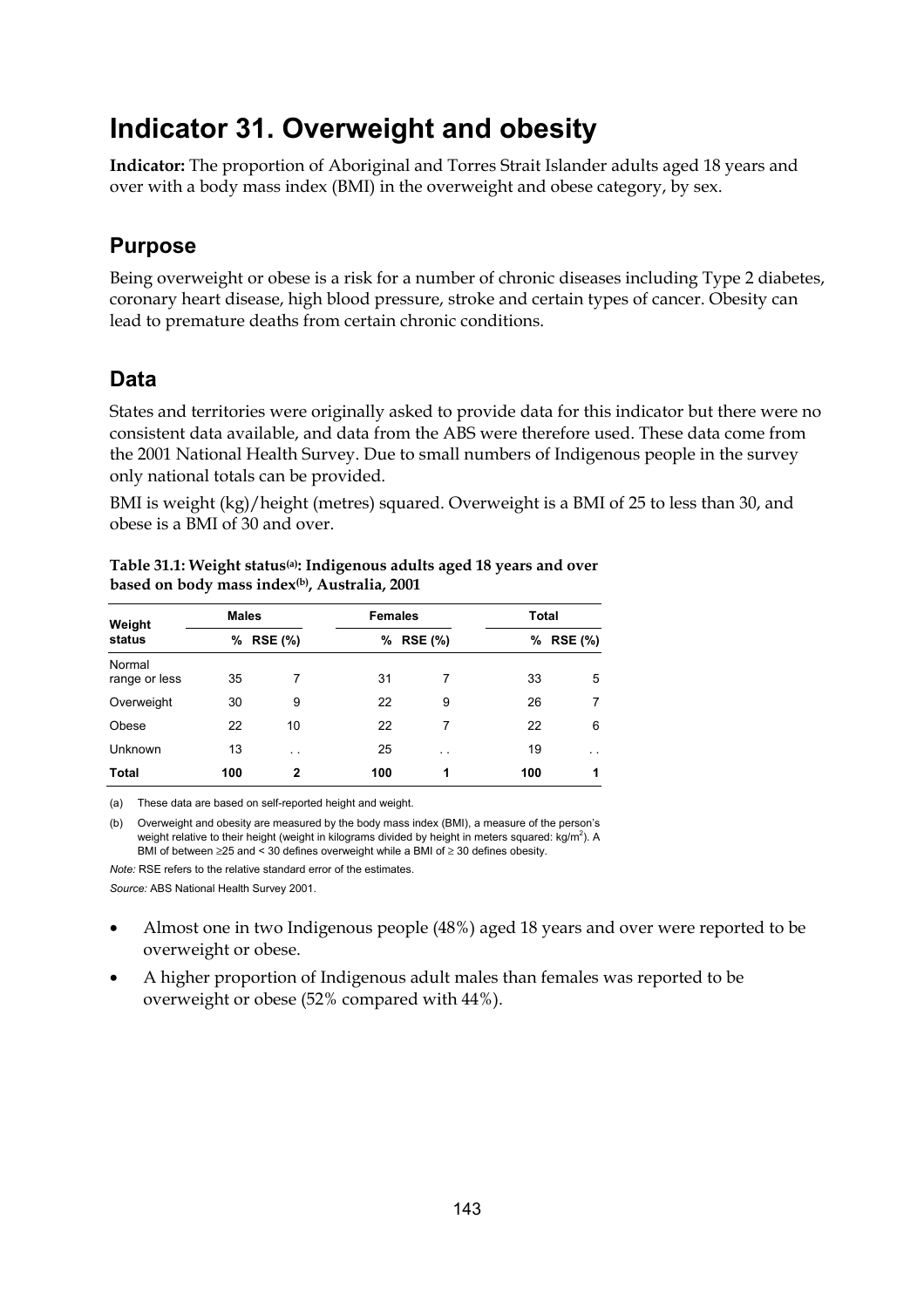# **Indicator 32. Child abuse and neglect**

**Indicator:** The number and rate of Aboriginal and Torres Strait Islander children aged 0–16 years who are subject to a substantiation of child abuse or neglect, compared to non-Indigenous children.

### **Purpose**

This indicator provides a broad measure of the rates of Indigenous children who were abused, neglected or otherwise harmed, relative to the non-Indigenous population. This is a risk factor for poor health and wellbeing.

### **Data**

A 'substantiation' is a report of child abuse or neglect or harm to a child that is investigated and formally confirmed by a legally recognised child protection agency.

Major differences exist in child protection policies and practices across states and territories and these are reflected in the child protection data. The data from the states and territories are therefore not strictly comparable and should not be used to compare jurisdictions. In addition, the practices used to identify and record the Indigenous status of children varies across states and territories, with some states and territories recording a large number of unknowns. The quality of the data on Indigenous status has, however, improved over the last few years (see Box 32.1).

Data for 2003–04 are presented for this indicator.

**Table 32.1: Children in child protection substantiations: number and rates per 1,000 children, by Indigenous status, by state and territory, 2003–04** 

|                        |            | Number of children   |              | Rate per 1,000 children |                      |              |                  |
|------------------------|------------|----------------------|--------------|-------------------------|----------------------|--------------|------------------|
| <b>State/territory</b> | Indigenous | Other <sup>(a)</sup> | <b>Total</b> | Indigenous              | Other <sup>(a)</sup> | <b>Total</b> | Rate<br>ratio(b) |
| <b>NSW</b>             | n.a.       | n.a.                 | n.a.         | n.a.                    | n.a.                 | n.a.         | n.a.             |
| Vic                    | 700        | 6,323                | 7,023        | 57.7                    | 5.9                  | 6.4          | 9.8              |
| Qld                    | 1,192      | 11,481               | 12,673       | 20.8                    | 13.6                 | 14.0         | 1.5              |
| <b>WA</b>              | 322        | 599                  | 921          | 11.2                    | 1.4                  | 2.0          | 8.0              |
| <b>SA</b>              | 441        | 1.499                | 1,940        | 39.9                    | 4.7                  | 5.9          | 8.4              |
| Tas                    | 12         | 317                  | 329          | 1.6                     | 3.1                  | 3.0          | 0.5              |
| <b>ACT</b>             | 44         | 441                  | 485          | 25.3                    | 6.2                  | 6.7          | 4.1              |
| <b>NT</b>              | 375        | 116                  | 491          | 16.2                    | 3.5                  | 8.7          | 4.7              |

(a) Includes children for whom Indigenous status was not stated.

(b) Rate ratio is equal to the rate for Indigenous children divided by the rate for other children.

*Notes* 

1. Children aged 0–16 years. Due to the small numbers involved, children aged 17 years were not included in this table.

2. Data from Tasmania should be interpreted carefully due to the low incidence of workers recording Indigenous status at the time of the substantiation.

3. NSW was unable to provide these data due to the ongoing implementation of the data system.

4. Rates per 1,000 are calculated using the 'low series' ABS population projections based on the 2001 Census.

*Source:* AIHW 2005a.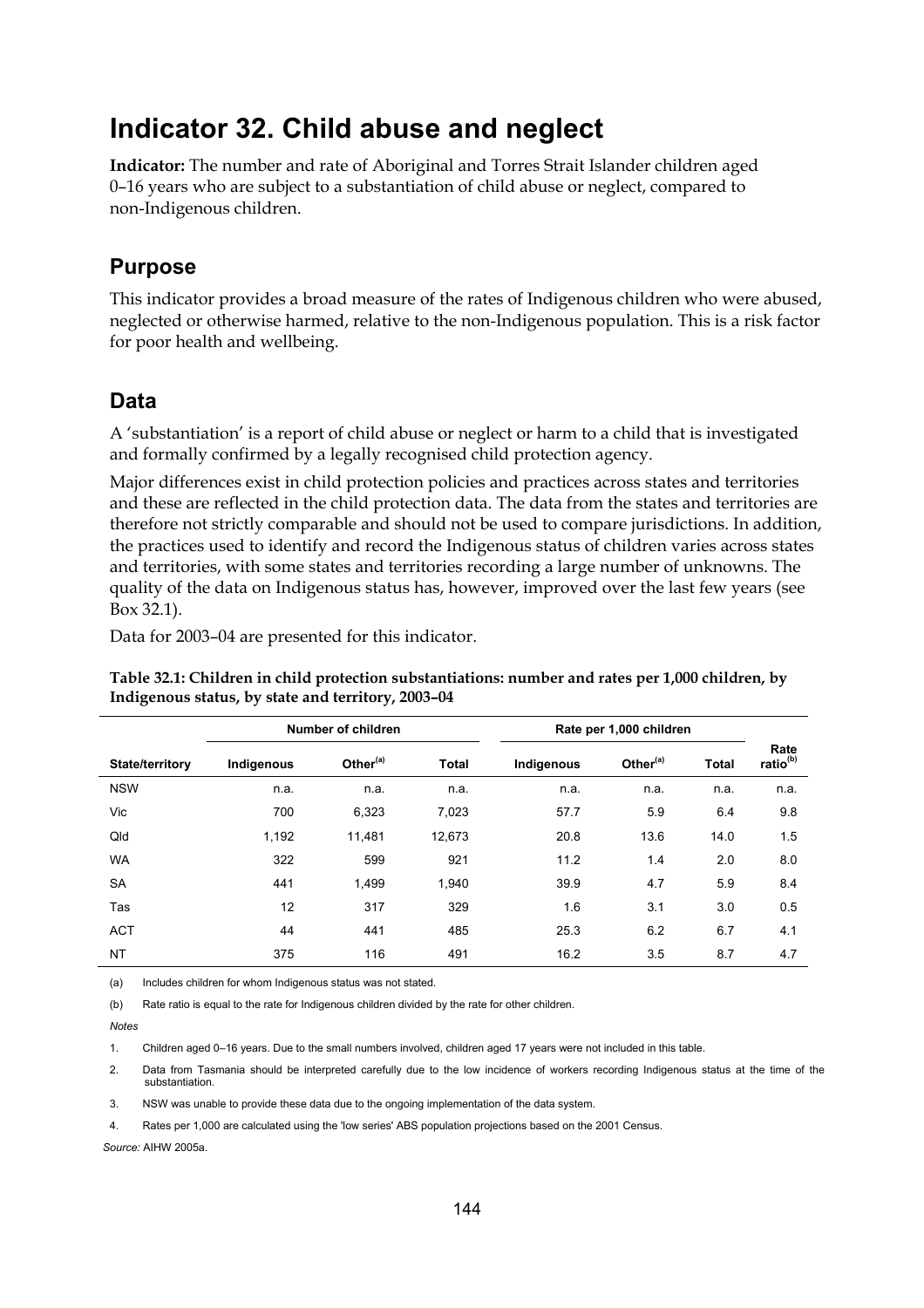- Aboriginal and Torres Strait Islander children were much more likely to be the subject of child protection substantiations than other Australian children.
- In 2003–04, in all states and territories except New South Wales, for which data could not be provided, and Tasmania, the substantiation rate for Indigenous children was higher than the rate for other children.
- In Victoria, the rate of Indigenous children in substantiations was nearly 10 times higher than the rate for other children, while in Western Australia and South Australia it was around 8 times higher. These higher rates may in part be related to the quality of the data on Indigenous status (see Box 32.1).
- In the Northern Territory the rate for Indigenous children was 4.7 times higher than the rate for other Australian children and in the Australian Capital Territory it was 4.1 times higher.

#### **Box 32.1: Data issues**

*The variation in the rate ratios across states and territories may in part reflect differences in the quality of the data on Indigenous status due to differences in practices adopted to identify and record Indigenous status. Some states and territories are using the standard ABS question (for example, Queensland has just introduced this as a requirement for all child protection workers) but in others the information appears to be acquired in a more ad hoc way. Although the Indigenous status field is mandatory in all states and territories, there is a 'not known' option when entering the information onto the data system in all jurisdictions except Victoria. The proportion of 'unknowns' varies considerably across states and territories.* 

*The quality of the child protection data on Indigenous status has improved in recent years as states and territories have introduced measures to improve the identification of Indigenous children in the child protection system. For example, in New South Wales in 1998–99 and in Western Australia in 2001–02 practices were introduced to improve the identification of Indigenous children and this resulted in an increase in the number of children who were identified as Indigenous in both states.* 

 *A number of states and territories are currently undertaking work to improve the quality of the Indigenous child protection data such as through the adoption of the standard ABS question to identify Indigenous status.*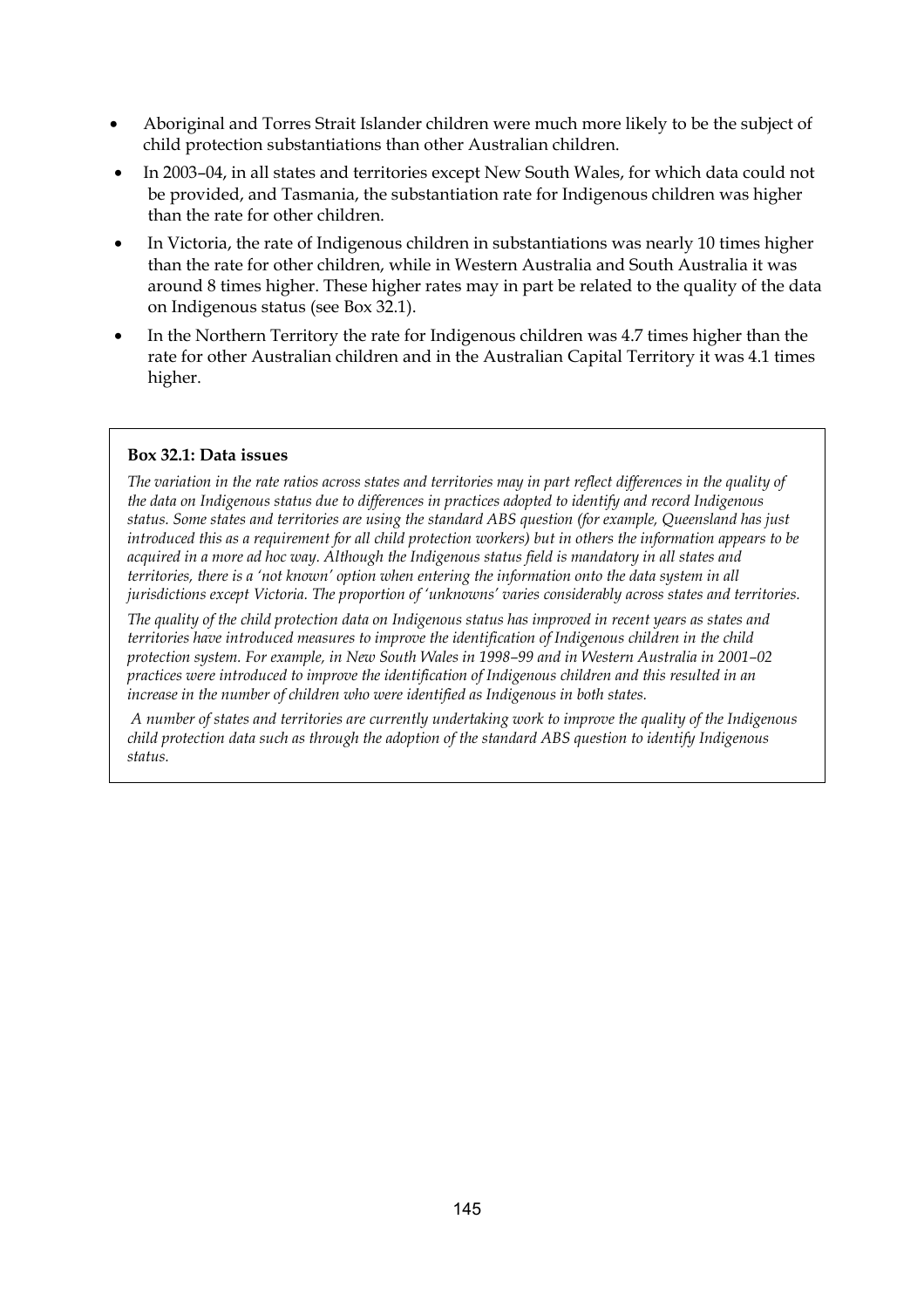# **Indicator 35. Injuries presenting to hospital accident and emergency facilities**

**Indicator:** The proportion of consultations at accident and emergency facilities by Aboriginal and Torres Strait Islander people that are for acute injury conditions.

### **Purpose**

The indicator provides an estimate of the frequency of injury of sufficient severity to seek hospital care and reflects access of Aboriginal and Torres Strait Islander peoples to hospital.

## **Data**

Information for this indicator was obtained from the states and territories. While only four states and territories could provide data for this indicator in the last reporting round, six jurisdictions provided data for the current reporting period which suggests improved ability to distinguish injury from non-injury presentations in emergency department data in recent years. However, there are still problems with the quality of the data provided by some jurisdictions. For example, data from Queensland are from only 14 hospitals, and Western Australia, the Australian Capital Territory and the Northern Territory were only able to report total injury attendances and not the cause of the injury. In addition, the data provided are not comparable across states and territories because of differences in the coding systems for cause of injury that were used.

- In New South Wales, Victoria, Western Australia and the Australian Capital Territory, around one-fifth to one-quarter of presentations at hospital and emergency facilities by Aboriginal and Torres Strait Islander people were due to acute injuries—in New South Wales they represented 21% of presentations in 2002–03 and 20% of presentations in 2003–04; in Victoria they represented 23% of presentations for the 2 years; in Western Australia they represented 22% in 2002–03 and 24% in 2003–04 and in the Australian Capital Territory they represented 21% of presentations for the 2 years (Table 35.1).
- In these states, almost three-quarters of Indigenous presentations to hospital emergency and accident facilities were therefore not due to injury. This is consistent with other findings that suggest that Indigenous people frequently use accident and emergency facilities as an initial point of contact for their health concerns, rather than GPs, or that they suffer more acute episodes of other conditions.
- In the Northern Territory, around 6% of presentations at hospital and emergency facilities by Indigenous people were due to injuries.
- In Victoria, most injury presentations by Indigenous people were for 'other accidents', which are accidents not attributable to transport accidents (82% in 2002–03, 79% in 2003–04), followed by assault (9.1% in 2002–03 and 10.7% in 2003–04).
- In Queensland, one-quarter (25%) and one-fifth (20%) of injury presentations were for assault in 2002–03 and 2003–04 respectively.
- The variation between states and territories in the cause of injury presentations may reflect differences in methods used for the coding of injuries.
- New South Wales Health collects data from over 50 emergency departments across the state. While this represents just over one-third of all emergency departments, it covers around two-thirds of total presentations. Rural emergency departments are